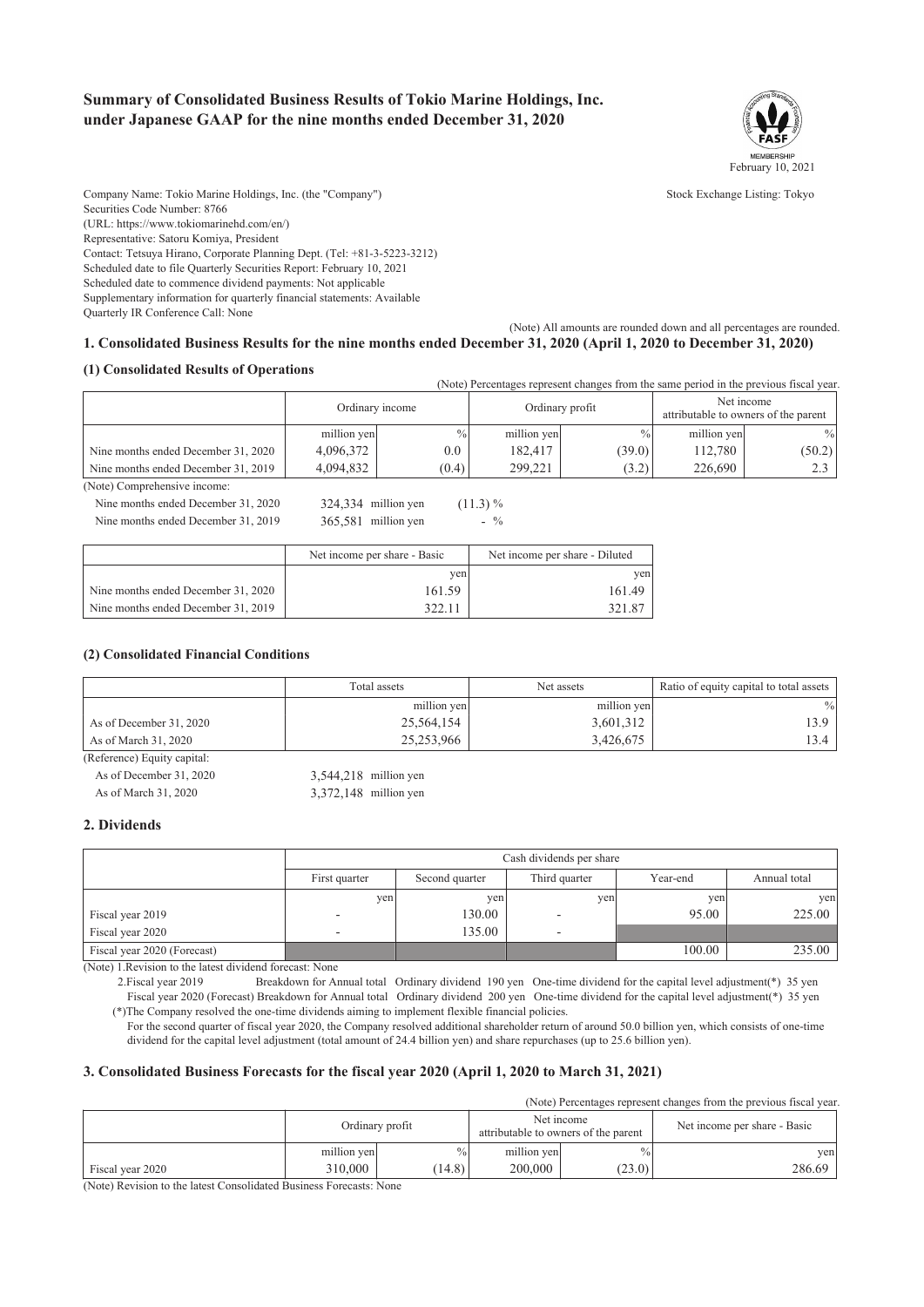#### **\* Notes**

(1) Changes in significant subsidiaries during the nine months ended December 31, 2020 (Changes in specified subsidiaries that resulted in a change in the scope of consolidation): None

(2) Adoption of accounting methods that are specific to quarterly consolidated financial reports: None

(3) Changes in accounting policies, changes in accounting estimates, and retrospective restatements

(a) Changes in accounting policies to reflect amendments of accounting standards: None (b) Changes in accounting policies other than (a): None

(c) Changes in accounting estimates: None

(d) Retrospective restatements: None

(4) Number of shares issued (common stock)

| r) i vallioci ol sharcs issucu (collillion stock)          |                    |
|------------------------------------------------------------|--------------------|
| (a) Total number of shares issued including treasury stock |                    |
| As of December 31, 2020                                    | 702,000,000 shares |
| As of March 31, 2020                                       | 702,000,000 shares |
| (b) Number of treasury stock held                          |                    |
| As of December 31, 2020                                    | 5,253,322 shares   |
| As of March 31, 2020                                       | 4,129,635 shares   |
| (c) Average number of shares outstanding                   |                    |
| During the nine months ended December 31, 2020             | 697,905,192 shares |
| During the nine months ended December 31, 2019             | 703,750,640 shares |
|                                                            |                    |

### **\* "Summary of Consolidated Business Results" is outside the scope of external auditor's quarterly review.**

#### **\* Notes concerning the business forecasts and other items**

Business forecasts are prepared based on business results for previous year, information available to the Company as of the release date of this document and certain assumptions. Actual results may significantly differ depending on various factors.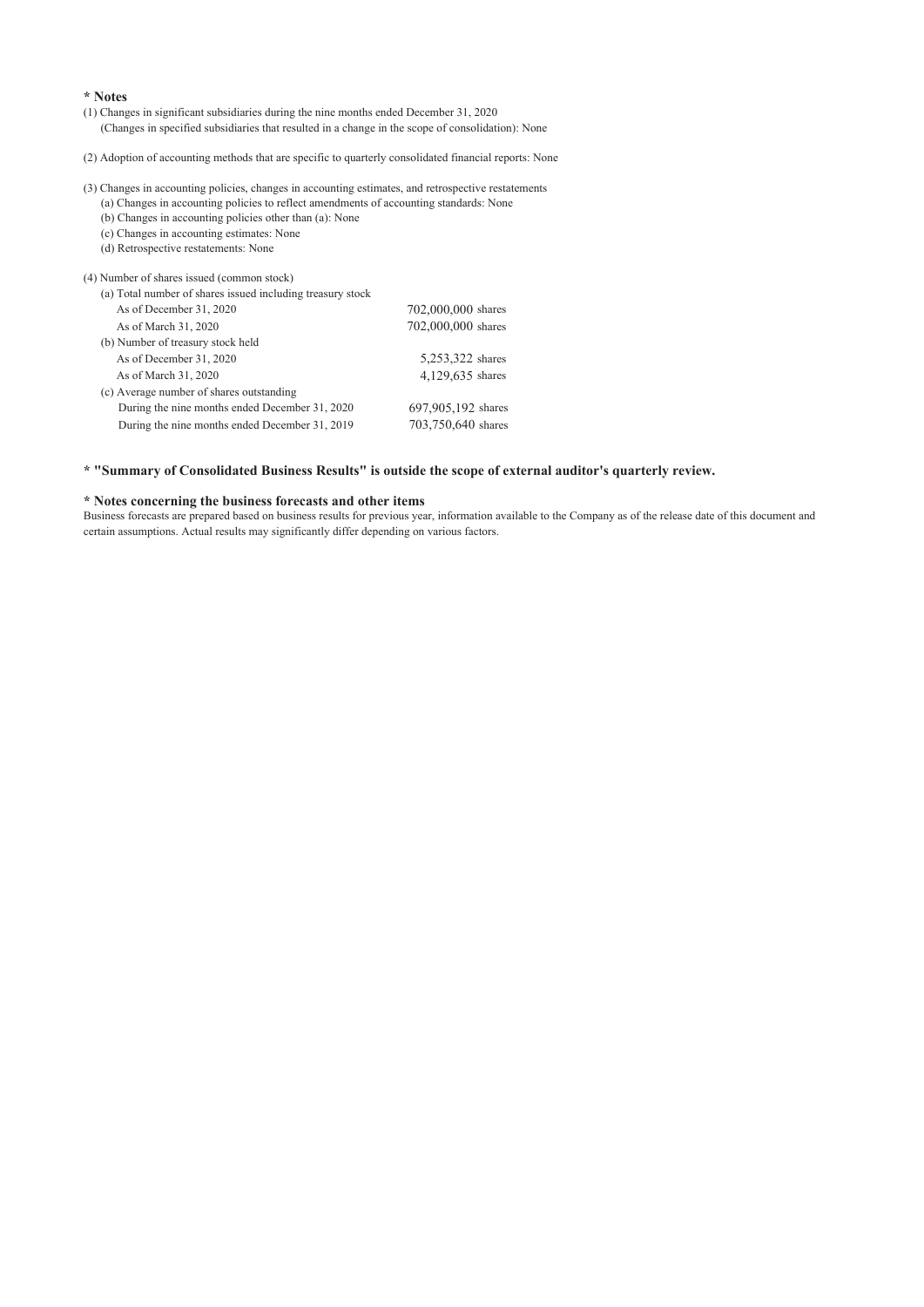## **Contents of Appendix**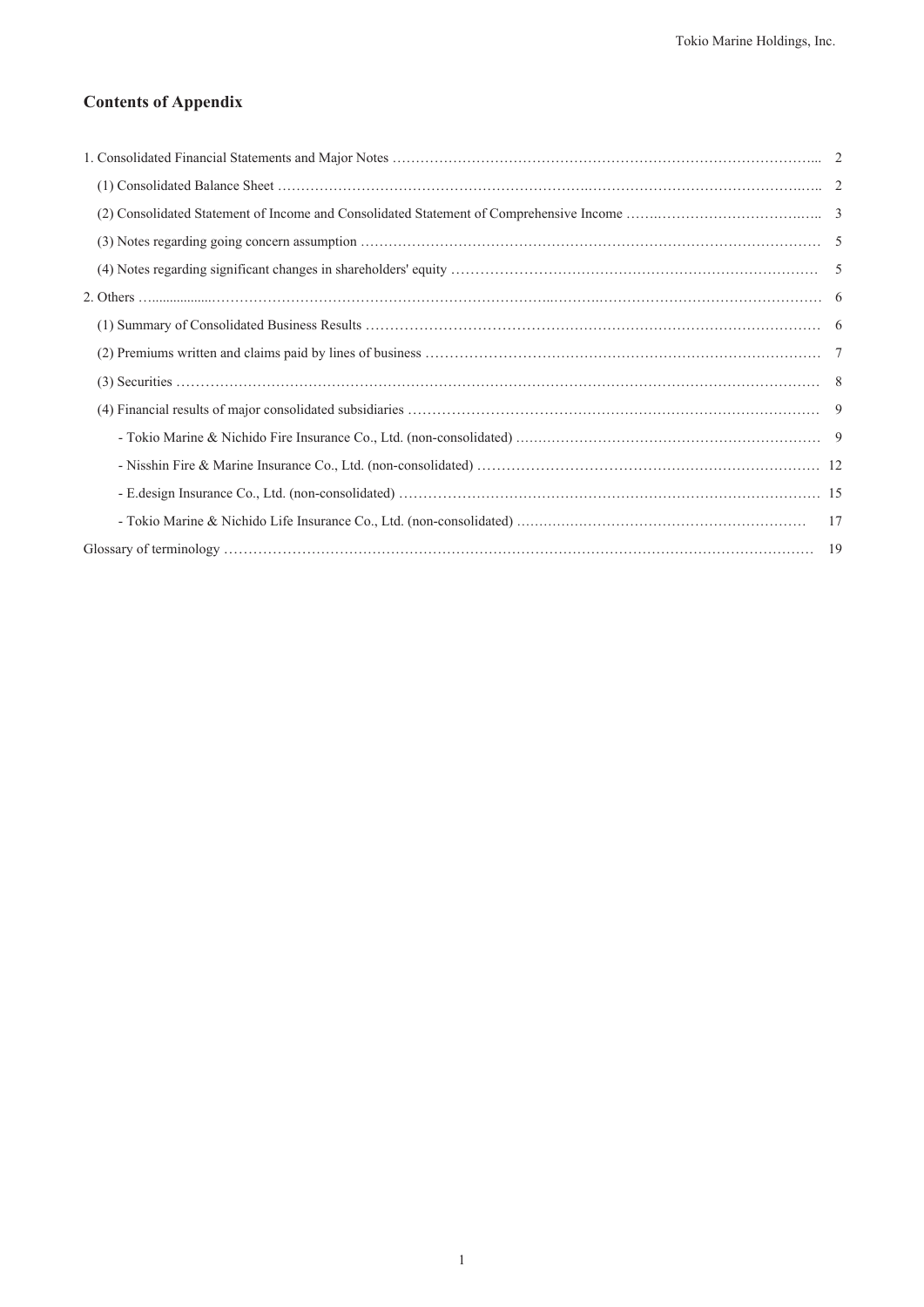# **1. Consolidated Financial Statements and Major Notes**

# **(1) Consolidated Balance Sheet**

|                                                            |                      | (Yen in millions)       |
|------------------------------------------------------------|----------------------|-------------------------|
|                                                            | As of March 31, 2020 | As of December 31, 2020 |
| <b>Assets</b>                                              |                      |                         |
| Cash and bank deposits                                     | 820,873              | 967,163                 |
| Call loans                                                 |                      | 1                       |
| Receivables under resale agreements                        | 999                  | 7,999                   |
| Receivables under securities borrowing transactions        | 4,612                | 500                     |
| Monetary receivables bought                                | 1,363,752            | 1,358,053               |
| Money trusts                                               | 2,103                | 2,349                   |
| Securities                                                 | 17,875,998           | 18,536,098              |
| Loans                                                      | 1,524,100            | 1,550,608               |
| Tangible fixed assets                                      | 315,216              | 313,834                 |
| Intangible fixed assets                                    | 1,101,306            | 1,038,524               |
| Other assets                                               | 2,217,451            | 1,757,808               |
| Net defined benefit assets                                 | 2,710                | 2,277                   |
| Deferred tax assets                                        | 33,888               | 37,937                  |
| Customers' liabilities under acceptances and guarantees    | 2,114                | 1,997                   |
| Allowance for doubtful accounts                            | (11, 162)            | (10,998)                |
| <b>Total assets</b>                                        | 25,253,966           | 25,564,154              |
| <b>Liabilities</b>                                         |                      |                         |
| Insurance liabilities                                      | 17,222,596           | 17,853,431              |
| Outstanding claims                                         | 2,995,636            | 3,153,488               |
| Underwriting reserves                                      | 14,226,960           | 14,699,943              |
| Corporate bonds                                            | 270,536              | 231,434                 |
| Other liabilities                                          | 3,628,726            | 3,122,344               |
| Net defined benefit liabilities                            | 245,966              | 247,562                 |
| Provision for employees' bonus                             | 70,698               | 48,054                  |
| Reserves under special laws                                | 118,071              | 125,448                 |
| Reserve for price fluctuation                              | 118,071              | 125,448                 |
| Deferred tax liabilities                                   | 239,668              | 311,329                 |
| Negative goodwill                                          | 28,911               | 21,239                  |
| Acceptances and guarantees                                 | 2,114                | 1,997                   |
| <b>Total liabilities</b>                                   | 21,827,291           | 21,962,841              |
| <b>Net assets</b>                                          |                      |                         |
| Shareholders' equity                                       |                      |                         |
| Share capital                                              | 150,000              | 150,000                 |
| Retained earnings                                          | 1,800,292            | 1,764,486               |
| Treasury stock                                             | (23,210)             | (29,079)                |
| <b>Total shareholders' equity</b>                          | 1,927,082            | 1,885,406               |
| Accumulated other comprehensive income                     |                      |                         |
| Unrealized gains (losses) on available-for-sale securities | 1,435,437            | 1,753,656               |
| Deferred gains (losses) on hedge transactions              | 11,427               | 6,978                   |
| Foreign currency translation adjustments                   | 8,042                | (94, 129)               |
| Remeasurements of defined benefit plans                    | (9,840)              | (7,692)                 |
| Total accumulated other comprehensive income               | 1,445,066            | 1,658,811               |
| <b>Stock acquisition rights</b>                            | 2,545                | 2,236                   |
| Non-controlling interests                                  | 51,980               | 54,857                  |
| <b>Total net assets</b>                                    | 3,426,675            | 3,601,312               |
| <b>Total liabilities and net assets</b>                    | 25,253,966           | 25,564,154              |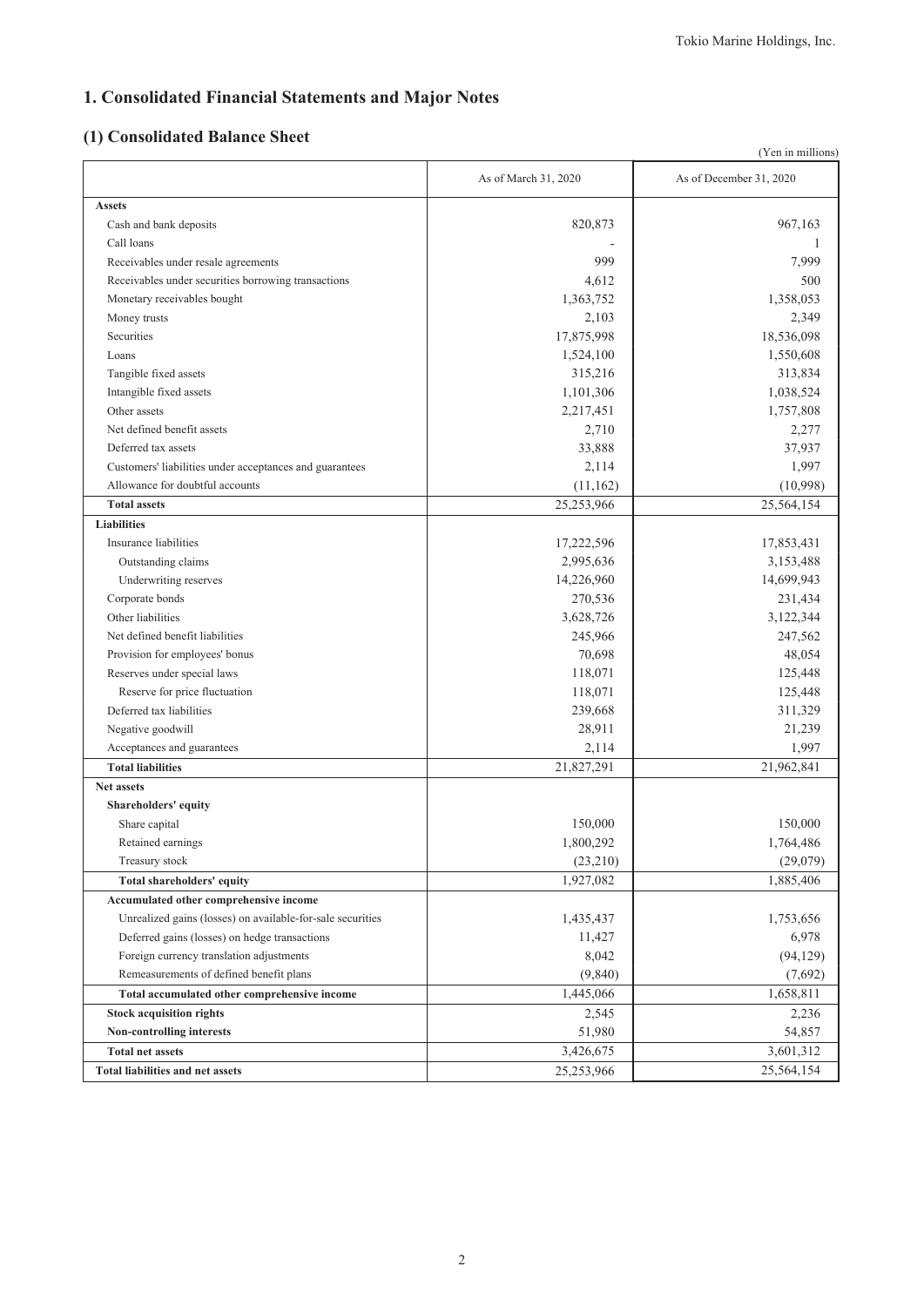# **(2) Consolidated Statement of Income and Consolidated Statement of Comprehensive Income**

## **(Consolidated Statement of Income)**

|                                                   |                                                                                   | (Yen in millions)                                                                 |
|---------------------------------------------------|-----------------------------------------------------------------------------------|-----------------------------------------------------------------------------------|
|                                                   | Nine months ended<br>December 31, 2019<br>(April 1, 2019 to<br>December 31, 2019) | Nine months ended<br>December 31, 2020<br>(April 1, 2020 to<br>December 31, 2020) |
| Ordinary income                                   | 4,094,832                                                                         | 4,096,372                                                                         |
| <b>Underwriting income</b>                        | 3,519,620                                                                         | 3,509,567                                                                         |
| Net premiums written                              | 2,710,296                                                                         | 2,721,725                                                                         |
| Deposit premiums from policyholders               | 64,494                                                                            | 55,902                                                                            |
| Investment income on deposit premiums             | 30,684                                                                            | 28,268                                                                            |
| Life insurance premiums                           | 710,267                                                                           | 699,028                                                                           |
| <b>Investment</b> income                          | 487,411                                                                           | 493,989                                                                           |
| Interest and dividends                            | 382,411                                                                           | 367,887                                                                           |
| Gains on money trusts                             | 75                                                                                | 246                                                                               |
| Gains on trading securities                       | 22,199                                                                            |                                                                                   |
| Gains on sales of securities                      | 95,319                                                                            | 105,516                                                                           |
| Gains on redemption of securities                 | 304                                                                               | 415                                                                               |
| Investment gains on separate accounts             | 13,597                                                                            | 38,893                                                                            |
| Transfer of investment income on deposit premiums | (30,684)                                                                          | (28, 268)                                                                         |
| Other ordinary income                             | 87,799                                                                            | 92,814                                                                            |
| Amortization of negative goodwill                 | 7,671                                                                             | 7,671                                                                             |
| <b>Ordinary expenses</b>                          | 3,795,611                                                                         | 3,913,954                                                                         |
| <b>Underwriting expenses</b>                      | 3,075,011                                                                         | 3,157,247                                                                         |
| Net claims paid                                   | 1,547,768                                                                         | 1,393,790                                                                         |
| Loss adjustment expenses                          | 107,131                                                                           | 107,462                                                                           |
| Agency commissions and brokerage                  | 510,781                                                                           | 515,498                                                                           |
| Maturity refunds to policyholders                 | 106,921                                                                           | 118,181                                                                           |
| Dividends to policyholders                        | 17                                                                                | 3                                                                                 |
| Life insurance claims                             | 323,367                                                                           | 291,152                                                                           |
| Provision for outstanding claims                  | 125,277                                                                           | 235,621                                                                           |
| Provision for underwriting reserves               | 350,461                                                                           | 491,890                                                                           |
| <b>Investment expenses</b>                        | 46,850                                                                            | 74,090                                                                            |
| Losses on trading securities                      |                                                                                   | 3,616                                                                             |
| Losses on sales of securities                     | 6,570                                                                             | 19,141                                                                            |
| Impairment losses on securities                   | 2,017                                                                             | 22,017                                                                            |
| Losses on redemption of securities                | 378                                                                               | 244                                                                               |
| Losses on derivatives                             | 28,249                                                                            | 17,083                                                                            |
| Operating and general administrative expenses     | 652,912                                                                           | 661,632                                                                           |
| Other ordinary expenses                           | 20,836                                                                            | 20,984                                                                            |
| Interest expenses                                 | 13,250                                                                            | 9,441                                                                             |
| Increase in allowance for doubtful accounts       | 458                                                                               | 461                                                                               |
| Losses on bad debts                               | 56                                                                                | 72                                                                                |
| Equity in losses of affiliates                    | 3,439                                                                             | 7,262                                                                             |
| Ordinary profit                                   | 299,221                                                                           | 182,417                                                                           |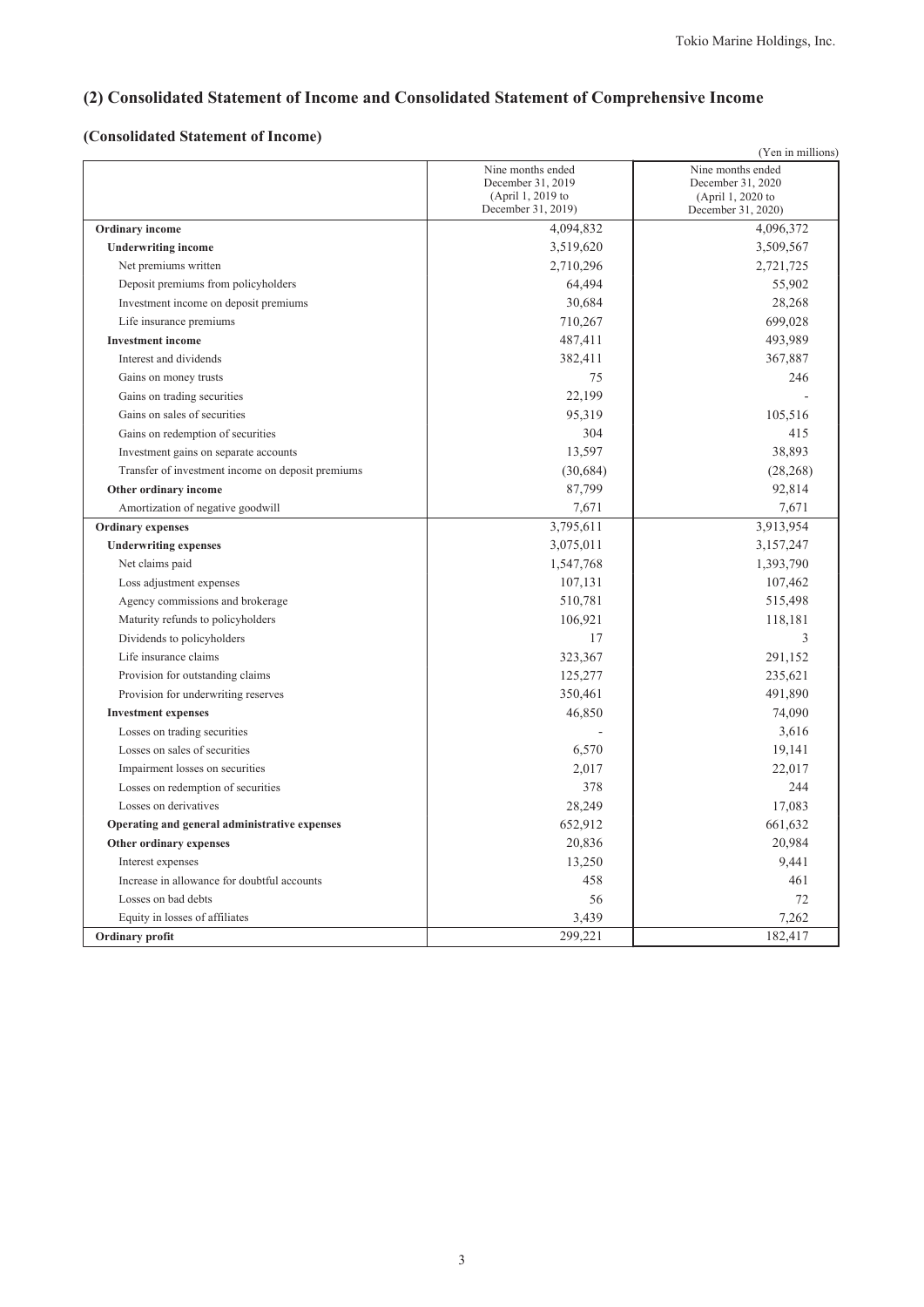|                                                             |                                         | (Yen in millions)                       |
|-------------------------------------------------------------|-----------------------------------------|-----------------------------------------|
|                                                             | Nine months ended                       | Nine months ended                       |
|                                                             | December 31, 2019                       | December 31, 2020                       |
|                                                             | (April 1, 2019 to<br>December 31, 2019) | (April 1, 2020 to<br>December 31, 2020) |
| <b>Extraordinary gains</b>                                  | 9,238                                   | 424                                     |
| Gains on disposal of fixed assets                           | 123                                     | 159                                     |
| Gains on step acquisitions                                  | 4,119                                   |                                         |
| Gains on sales of shares of subsidiaries and affiliates     | 4,323                                   | 251                                     |
| Other extraordinary gains                                   | 671                                     | 13                                      |
| <b>Extraordinary losses</b>                                 | 8,875                                   | 19,767                                  |
| Losses on disposal of fixed assets                          | 1,159                                   | 1,154                                   |
| Impairment losses on fixed assets                           | 1,067                                   | 535                                     |
| Provision for reserves under special laws                   | 6,647                                   | 7,376                                   |
| Provision for reserve for price fluctuation                 | 6,647                                   | 7,376                                   |
| Other extraordinary losses                                  |                                         | 10,701                                  |
| Income before income taxes and non-controlling interests    | 299,584                                 | 163,073                                 |
| Income taxes - current                                      | 77,878                                  | 99,639                                  |
| <b>Income taxes - deferred</b>                              | (6,896)                                 | (48, 188)                               |
| <b>Total income taxes</b>                                   | 70,982                                  | 51,451                                  |
| Net income                                                  | 228,601                                 | 111,622                                 |
| Net income (loss) attributable to non-controlling interests | 1,911                                   | (1,158)                                 |
| Net income attributable to owners of the parent             | 226,690                                 | 112,780                                 |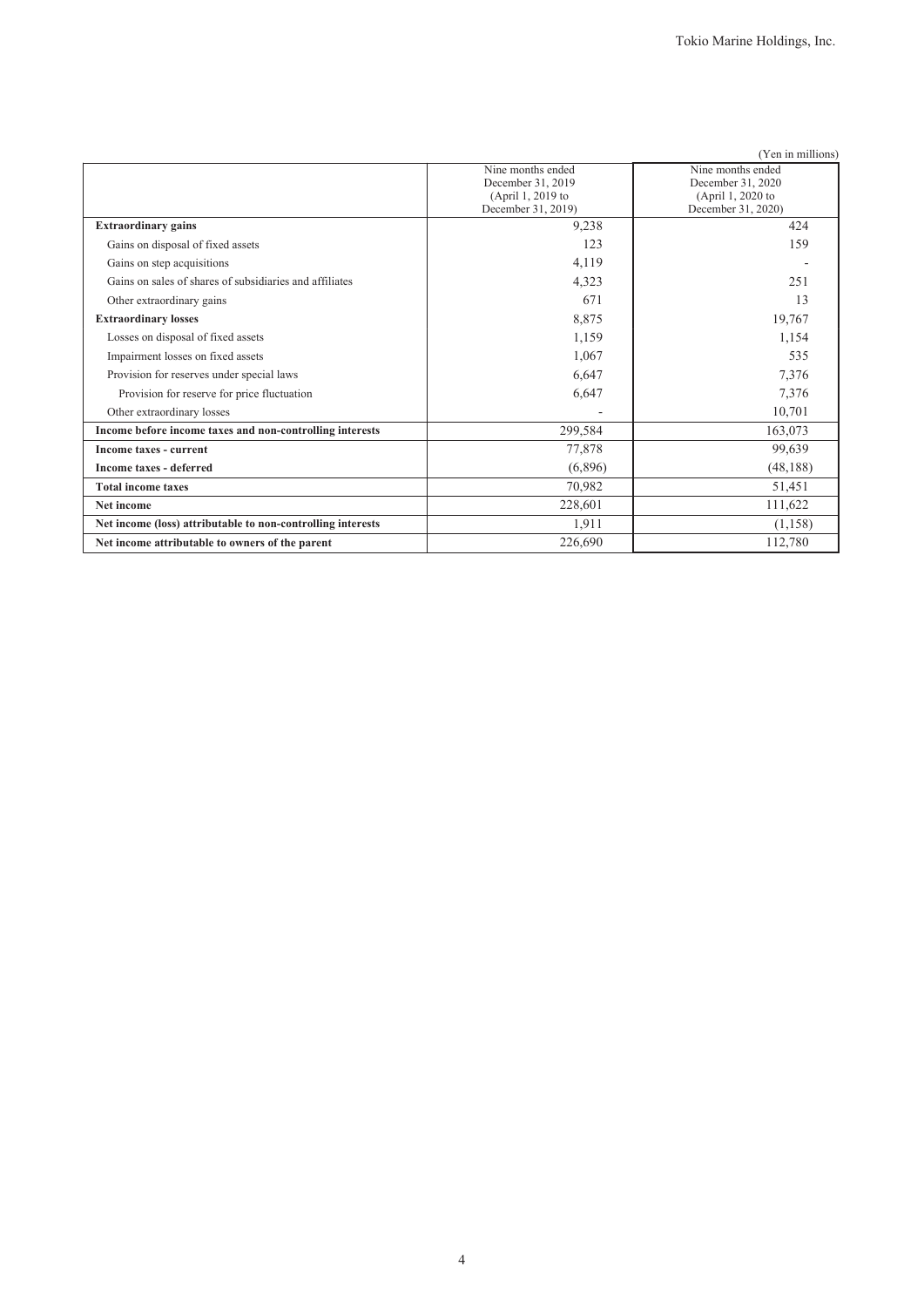### **(Consolidated Statement of Comprehensive Income)**

|                                                                                         |                                                                                   | (Yen in millions)                                                                 |
|-----------------------------------------------------------------------------------------|-----------------------------------------------------------------------------------|-----------------------------------------------------------------------------------|
|                                                                                         | Nine months ended<br>December 31, 2019<br>(April 1, 2019 to<br>December 31, 2019) | Nine months ended<br>December 31, 2020<br>(April 1, 2020 to<br>December 31, 2020) |
| Net income                                                                              | 228,601                                                                           | 111,622                                                                           |
| Other comprehensive income                                                              |                                                                                   |                                                                                   |
| Unrealized gains (losses) on available-for-sale securities                              | 203,040                                                                           | 321,033                                                                           |
| Deferred gains (losses) on hedge transactions                                           | (216)                                                                             | (4, 449)                                                                          |
| Foreign currency translation adjustments                                                | (63, 222)                                                                         | (97,000)                                                                          |
| Remeasurements of defined benefit plans                                                 | 2,090                                                                             | 2,151                                                                             |
| Share of other comprehensive income of affiliates accounted for<br>by the equity method | (4,711)                                                                           | (9,023)                                                                           |
| Total other comprehensive income                                                        | 136,979                                                                           | 212,712                                                                           |
| <b>Total comprehensive income</b>                                                       | 365,581                                                                           | 324,334                                                                           |
| Comprehensive income attributable to:                                                   |                                                                                   |                                                                                   |
| Owners of the parent                                                                    | 363,418                                                                           | 324,504                                                                           |
| Non-controlling interests                                                               | 2,162                                                                             | (170)                                                                             |

### **(3) Notes regarding going concern assumption**

Not applicable.

## **(4) Notes regarding significant changes in shareholders' equity**

Not applicable.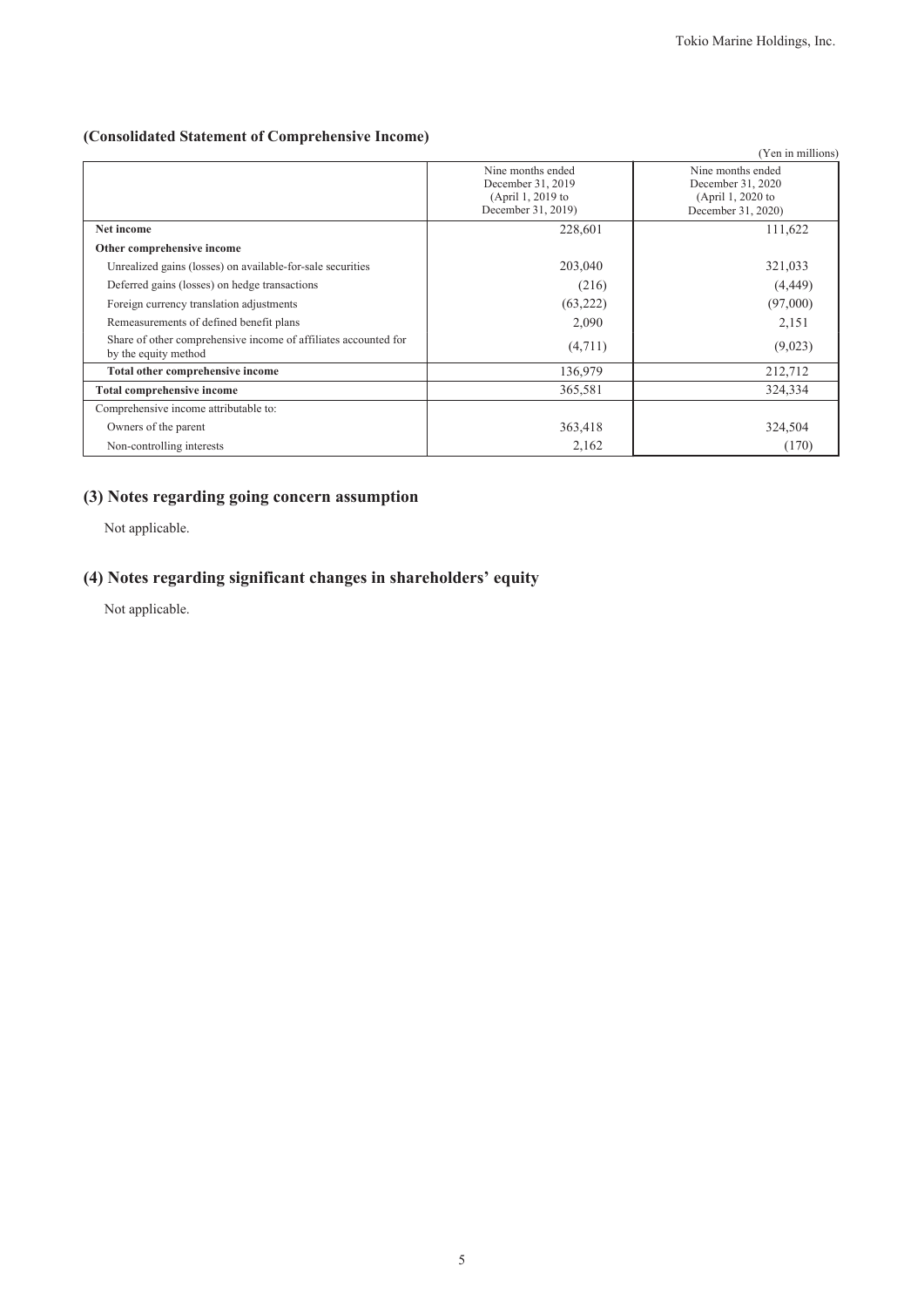### **2. Others**

## **(1) Summary of Consolidated Business Results**

|                                                                |                                                                                   |                                                                                   |                        | (Yen in millions) |
|----------------------------------------------------------------|-----------------------------------------------------------------------------------|-----------------------------------------------------------------------------------|------------------------|-------------------|
|                                                                | Nine months ended<br>December 31, 2019<br>(April 1, 2019 to<br>December 31, 2019) | Nine months ended<br>December 31, 2020<br>(April 1, 2020 to<br>December 31, 2020) | Increase<br>(Decrease) | Rate of change    |
| Ordinary income and expenses                                   |                                                                                   |                                                                                   |                        | $\%$              |
| <b>Underwriting income</b>                                     | 3,519,620                                                                         | 3,509,567                                                                         | (10,052)               | (0.3)             |
| Net premiums written                                           | 2,710,296                                                                         | 2,721,725                                                                         | 11,428                 | 0.4               |
| Deposit premiums from policyholders                            | 64,494                                                                            | 55,902                                                                            | (8,591)                | (13.3)            |
| Life insurance premiums                                        | 710,267                                                                           | 699,028                                                                           | (11,239)               | (1.6)             |
| <b>Underwriting expenses</b>                                   | 3,075,011                                                                         | 3,157,247                                                                         | 82,235                 | 2.7               |
| Net claims paid                                                | 1,547,768                                                                         | 1,393,790                                                                         | (153, 977)             | (9.9)             |
| Loss adjustment expenses                                       | 107,131                                                                           | 107,462                                                                           | 330                    | 0.3               |
| Agency commissions and brokerage                               | 510,781                                                                           | 515,498                                                                           | 4,716                  | 0.9               |
| Maturity refunds to policyholders                              | 106,921                                                                           | 118,181                                                                           | 11,260                 | 10.5              |
| Life insurance claims                                          | 323,367                                                                           | 291,152                                                                           | (32,215)               | (10.0)            |
| Provision for outstanding claims                               | 125,277                                                                           | 235,621                                                                           | 110,344                | 88.1              |
| Provision for underwriting reserves                            | 350,461                                                                           | 491,890                                                                           | 141,429                | 40.4              |
| <b>Investment</b> income                                       | 487,411                                                                           | 493,989                                                                           | 6,577                  | 1.3               |
| Interest and dividends                                         | 382,411                                                                           | 367,887                                                                           | (14, 524)              | (3.8)             |
| Gains on money trusts                                          | 75                                                                                | 246                                                                               | 171                    | 227.7             |
| Gains on trading securities                                    | 22,199                                                                            |                                                                                   | (22, 199)              | (100.0)           |
| Gains on sales of securities                                   | 95,319                                                                            | 105,516                                                                           | 10,197                 | 10.7              |
| Investment gains on separate accounts                          | 13,597                                                                            | 38,893                                                                            | 25,296                 | 186.0             |
| <b>Investment expenses</b>                                     | 46,850                                                                            | 74,090                                                                            | 27,240                 | 58.1              |
| Losses on trading securities                                   |                                                                                   | 3,616                                                                             | 3,616                  |                   |
| Losses on sales of securities                                  | 6,570                                                                             | 19,141                                                                            | 12,571                 | 191.3             |
| Impairment losses on securities                                | 2,017                                                                             | 22,017                                                                            | 20,000                 | 991.5             |
| Losses on derivatives                                          | 28,249                                                                            | 17,083                                                                            | (11,166)               | (39.5)            |
| Operating and general administrative expenses                  | 652,912                                                                           | 661,632                                                                           | 8,719                  | 1.3               |
| Other ordinary income and expenses                             | 66,962                                                                            | 71,829                                                                            | 4,866                  | 7.3               |
| Equity in earnings (losses) of affiliates                      | (3, 439)                                                                          | (7,262)                                                                           | (3,822)                |                   |
| Ordinary profit                                                | 299,221                                                                           | 182,417                                                                           | (116, 803)             | (39.0)            |
| <b>Extraordinary gains and losses</b>                          |                                                                                   |                                                                                   |                        |                   |
| <b>Extraordinary gains</b>                                     | 9,238                                                                             | 424                                                                               | (8, 813)               | (95.4)            |
| <b>Extraordinary losses</b>                                    | 8,875                                                                             | 19,767                                                                            | 10,892                 | 122.7             |
| <b>Extraordinary gains (losses)</b>                            | 363                                                                               | (19, 343)                                                                         | (19,706)               | (5,427.8)         |
| Income before income taxes and<br>non-controlling interests    | 299,584                                                                           | 163,073                                                                           | (136,510)              | (45.6)            |
| Income taxes - current                                         | 77,878                                                                            | 99,639                                                                            | 21,761                 | 27.9              |
| <b>Income taxes - deferred</b>                                 | (6,896)                                                                           | (48, 188)                                                                         | (41, 292)              |                   |
| <b>Total income taxes</b>                                      | 70,982                                                                            | 51,451                                                                            | (19, 530)              | (27.5)            |
| Net income                                                     | 228,601                                                                           | 111,622                                                                           | (116,979)              | (51.2)            |
| Net income (loss) attributable to non-controlling<br>interests | 1,911                                                                             | (1, 158)                                                                          | (3,070)                | (160.6)           |
| Net income attributable to owners of the parent                | 226,690                                                                           | 112,780                                                                           | (113,909)              | (50.2)            |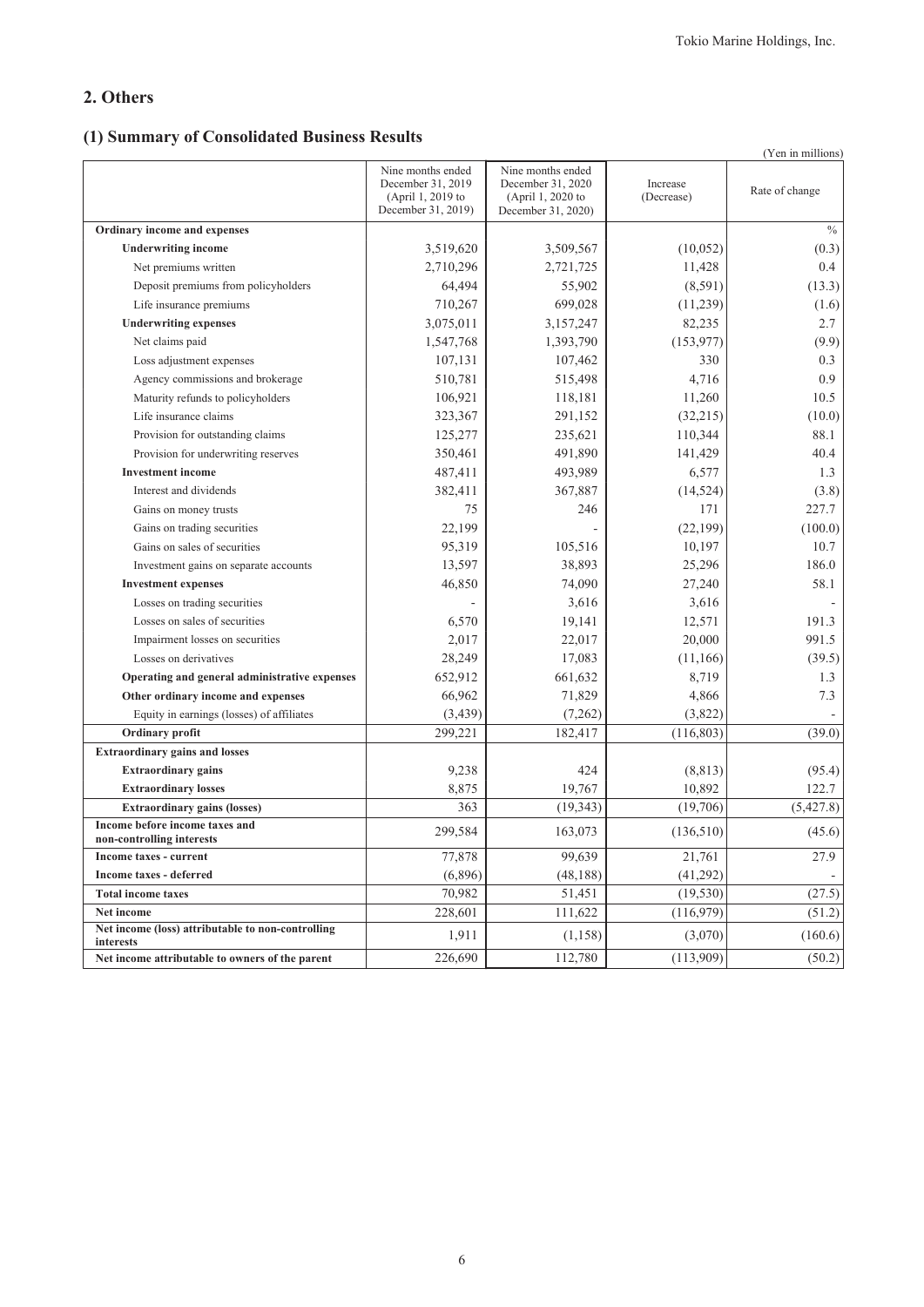### **(2) Premiums written and claims paid by lines of business**

Direct premiums written including deposit premiums from policyholders

|                                     |                                                                             |                      |                |                                                                             |                      | (Yen in millions) |
|-------------------------------------|-----------------------------------------------------------------------------|----------------------|----------------|-----------------------------------------------------------------------------|----------------------|-------------------|
|                                     | Nine months ended December 31, 2019<br>(April 1, 2019 to December 31, 2019) |                      |                | Nine months ended December 31, 2020<br>(April 1, 2020 to December 31, 2020) |                      |                   |
|                                     | Amount                                                                      | Composition<br>ratio | Rate of change | Amount                                                                      | Composition<br>ratio | Rate of change    |
|                                     |                                                                             | $\frac{0}{0}$        | $\frac{0}{0}$  |                                                                             | $\frac{0}{0}$        | $\frac{0}{0}$     |
| Fire and allied lines               | 532,627                                                                     | 17.4                 | 9.9            | 635,544                                                                     | 20.0                 | 19.3              |
| Hull and cargo                      | 102,294                                                                     | 3.3                  | 10.5           | 103,031                                                                     | 3.2                  | 0.7               |
| Personal accident                   | 233,498                                                                     | 7.6                  | 1.1            | 213,988                                                                     | 6.7                  | (8.4)             |
| Voluntary automobile                | 1,077,024                                                                   | 35.2                 | 2.4            | 1,101,676                                                                   | 34.7                 | 2.3               |
| Compulsory automobile liability     | 212,962                                                                     | 7.0                  | 2.1            | 175,669                                                                     | 5.5                  | (17.5)            |
| Others                              | 902,299                                                                     | 29.5                 | (0.9)          | 943,339                                                                     | 29.7                 | 4.5               |
| Total                               | 3,060,705                                                                   | 100.0                | 2.8            | 3,173,249                                                                   | 100.0                | 3.7               |
| Deposit premiums from policyholders | 64,494                                                                      | 2.1                  | (0.0)          | 55,902                                                                      | 1.8                  | (13.3)            |

(Note) Direct premiums written including deposit premiums from policyholders = Gross premiums written - Surrender benefits of direct policies - Other refunds of direct policies (including deposit premiums from policyholders)

#### Net premiums written

|                                 |           |                                                                             |                |                                                                             |                      | (Yen in millions) |
|---------------------------------|-----------|-----------------------------------------------------------------------------|----------------|-----------------------------------------------------------------------------|----------------------|-------------------|
|                                 |           | Nine months ended December 31, 2019<br>(April 1, 2019 to December 31, 2019) |                | Nine months ended December 31, 2020<br>(April 1, 2020 to December 31, 2020) |                      |                   |
|                                 | Amount    | Composition<br>ratio                                                        | Rate of change | Amount                                                                      | Composition<br>ratio | Rate of change    |
|                                 |           | $\frac{0}{0}$                                                               | $\frac{0}{0}$  |                                                                             | $\frac{0}{0}$        | $\frac{0}{0}$     |
| Fire and allied lines           | 410,306   | 15.1                                                                        | (1.7)          | 451,106                                                                     | 16.6                 | 9.9               |
| Hull and cargo                  | 83,541    | 3.1                                                                         | 2.1            | 83,849                                                                      | 3.1                  | 0.4               |
| Personal accident               | 166,110   | 6.1                                                                         | (1.6)          | 153,227                                                                     | 5.6                  | (7.8)             |
| Voluntary automobile            | 1,077,199 | 39.7                                                                        | 0.8            | 1,090,064                                                                   | 40.1                 | 1.2               |
| Compulsory automobile liability | 223,624   | 8.3                                                                         | 4.3            | 190,801                                                                     | 7.0                  | (14.7)            |
| Others                          | 749,514   | 27.7                                                                        | (5.9)          | 752,675                                                                     | 27.7                 | 0.4               |
| Total                           | 2,710,296 | 100.0                                                                       | (1.4)          | 2,721,725                                                                   | 100.0                | 0.4               |

### Net claims paid

|                                 |           | Nine months ended December 31, 2019<br>(April 1, 2019 to December 31, 2019) |                | Nine months ended December 31, 2020<br>(April 1, 2020 to December 31, 2020) |                      |                |
|---------------------------------|-----------|-----------------------------------------------------------------------------|----------------|-----------------------------------------------------------------------------|----------------------|----------------|
|                                 | Amount    | Composition<br>ratio                                                        | Rate of change | Amount                                                                      | Composition<br>ratio | Rate of change |
|                                 |           | $\frac{0}{0}$                                                               | $\frac{0}{0}$  |                                                                             | $\frac{0}{0}$        | $\frac{0}{0}$  |
| Fire and allied lines           | 307,349   | 19.9                                                                        | (18.6)         | 257,477                                                                     | 18.5                 | (16.2)         |
| Hull and cargo                  | 48,707    | 3.1                                                                         | 4.9            | 41,499                                                                      | 3.0                  | (14.8)         |
| Personal accident               | 77,814    | 5.0                                                                         | 1.1            | 70,793                                                                      | 5.1                  | (9.0)          |
| Voluntary automobile            | 611,133   | 39.5                                                                        | (0.0)          | 541,950                                                                     | 38.9                 | (11.3)         |
| Compulsory automobile liability | 154,354   | 10.0                                                                        | (6.5)          | 141,593                                                                     | 10.2                 | (8.3)          |
| Others                          | 348,409   | 22.5                                                                        | 9.5            | 340,476                                                                     | 24.4                 | (2.3)          |
| Total                           | 1,547,768 | 100.0                                                                       | (3.0)          | 1,393,790                                                                   | 100.0                | (9.9)          |

(Yen in millions)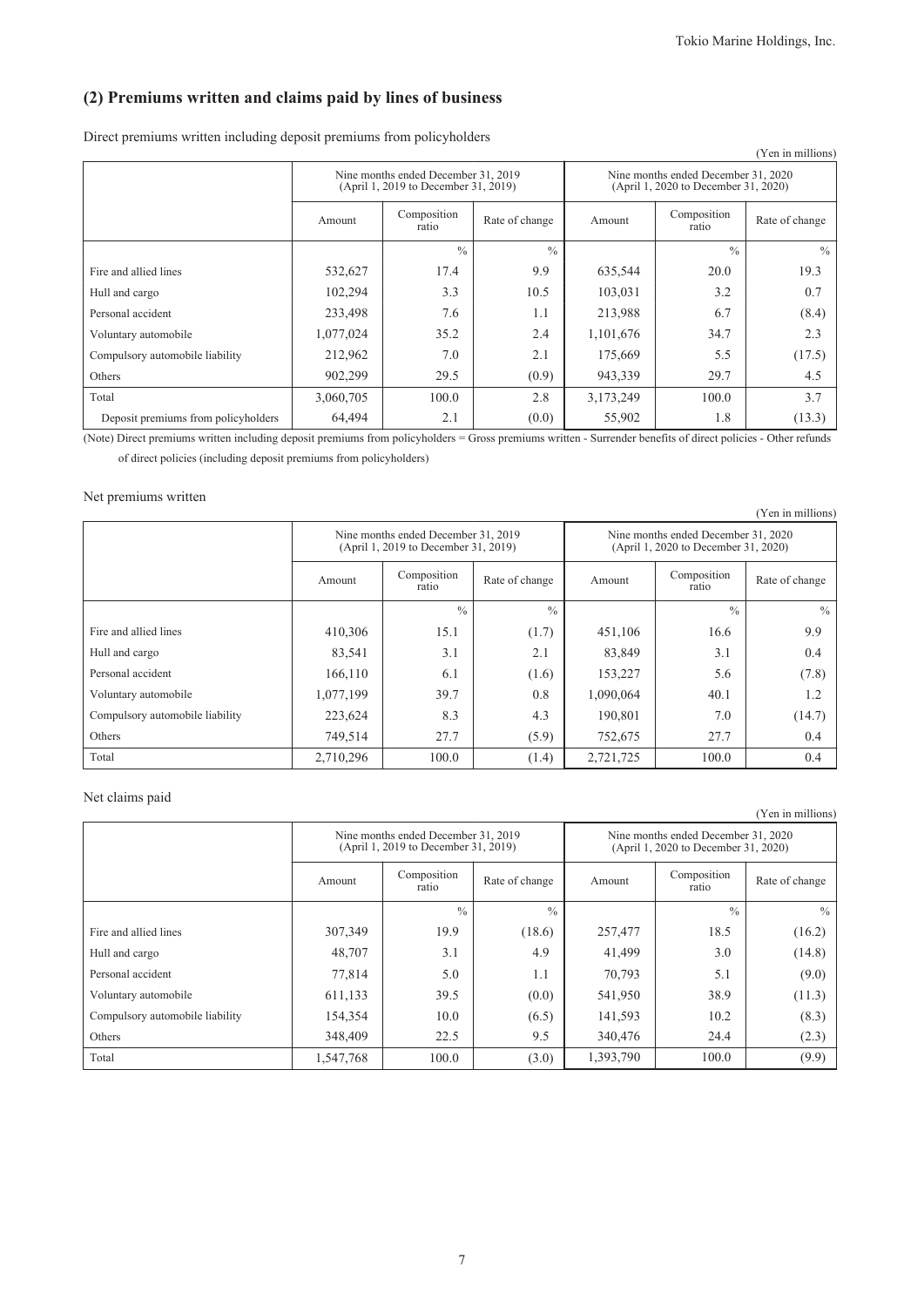(Yen in millions)

### **(3) Securities**

#### 1. Bonds held to maturity

| I CII III IIIIIIIIOIIS)  |                                              |            |                              |                                              |            |                              |  |
|--------------------------|----------------------------------------------|------------|------------------------------|----------------------------------------------|------------|------------------------------|--|
|                          | As of March 31, 2020                         |            |                              | As of December 31, 2020                      |            |                              |  |
|                          | Carrying amount<br>shown on<br>balance sheet | Fair value | Unrealized<br>gains (losses) | Carrying amount<br>shown on<br>balance sheet | Fair value | Unrealized<br>gains (losses) |  |
| Domestic debt securities | 5,051,122                                    | 5,939,706  | 888,583                      | 5,071,792                                    | 5,781,109  | 709,316                      |  |
| Foreign securities       | 41,657                                       | 45,780     | 4,123                        | 50,828                                       | 56,018     | 5,190                        |  |
| Total                    | 5,092,780                                    | 5,985,487  | 892.707                      | 5,122,621                                    | 5,837,127  | 714,506                      |  |

#### 2. Bonds earmarked for underwriting reserves

|                          |                                              |            |                              |                                              |            | (Yen in millions)            |  |
|--------------------------|----------------------------------------------|------------|------------------------------|----------------------------------------------|------------|------------------------------|--|
| As of March 31, 2020     |                                              |            |                              | As of December 31, 2020                      |            |                              |  |
|                          | Carrying amount<br>shown on<br>balance sheet | Fair value | Unrealized<br>gains (losses) | Carrying amount<br>shown on<br>balance sheet | Fair value | Unrealized<br>gains (losses) |  |
| Domestic debt securities | 1,859,815                                    | 1,870,691  | 10.876                       | 2,187,457                                    | 2,088,693  | (98, 763)                    |  |
| Total                    | 1,859,815                                    | 1,870,691  | 10,876                       | 2,187,457                                    | 2,088,693  | (98, 763)                    |  |

#### 3. Available-for-sale securities

|                            |           |                                         |                              |           |                                         | (Yen in millions)            |
|----------------------------|-----------|-----------------------------------------|------------------------------|-----------|-----------------------------------------|------------------------------|
|                            |           | As of March 31, 2020                    |                              |           | As of December 31, 2020                 |                              |
|                            | Cost      | Fair value<br>shown on<br>balance sheet | Unrealized<br>gains (losses) | Cost      | Fair value<br>shown on<br>balance sheet | Unrealized<br>gains (losses) |
| Domestic debt securities   | 3,238,756 | 3,652,101                               | 413,344                      | 3,096,059 | 3,457,598                               | 361,538                      |
| Domestic equity securities | 542,527   | 1,956,407                               | 1,413,879                    | 517,485   | 2,261,505                               | 1,744,019                    |
| Foreign securities         | 4,336,404 | 4,507,124                               | 170,719                      | 4,366,706 | 4,691,033                               | 324,326                      |
| Others                     | 1,363,885 | 1,389,006                               | 25,120                       | 1,357,704 | 1,379,358                               | 21,654                       |
| Total                      | 9,481,575 | 11,504,640                              | 2,023,065                    | 9,337,956 | 11,789,495                              | 2,451,539                    |

(Note) 1. Available-for-sale securities whose fair value cannot be measured reliably are not included in the table above.

2. "Others" includes items as follows:

-Negotiable certificates of deposit which are presented as Cash and bank deposits on the consolidated balance sheet As of March 31, 2020: cost 9,353 million yen, fair value 9,353 million yen

As of December 31, 2020: cost 5,744 million yen, fair value 5,744 million yen, unrealized losses (0) million yen -Foreign mortgage securities, etc. which are presented as Monetary receivables bought on the consolidated balance sheet As of March 31, 2020: cost 1,338,772 million yen, fair value 1,362,259 million yen, unrealized gains 23,487 million yen

As of December 31, 2020: cost 1,335,224 million yen, fair value 1,355,002 million yen, unrealized gains 19,777 million yen

3. Impairment losses were recognized for Available-for-sale securities with fair value as follows: Fiscal year 2019: 30,060 million yen (Domestic equity securities 21,460 million yen, Foreign securities 5,053 million yen, Others 3,546 million yen) Nine months ended December 31, 2020: 24,173 million yen (Domestic equity securities 4,015 million yen, Foreign securities 16,503 million yen, Others 3,654 million yen)

In principle, impairment loss on a security with fair value is recognized when the fair value is below its cost by 30% or more.

8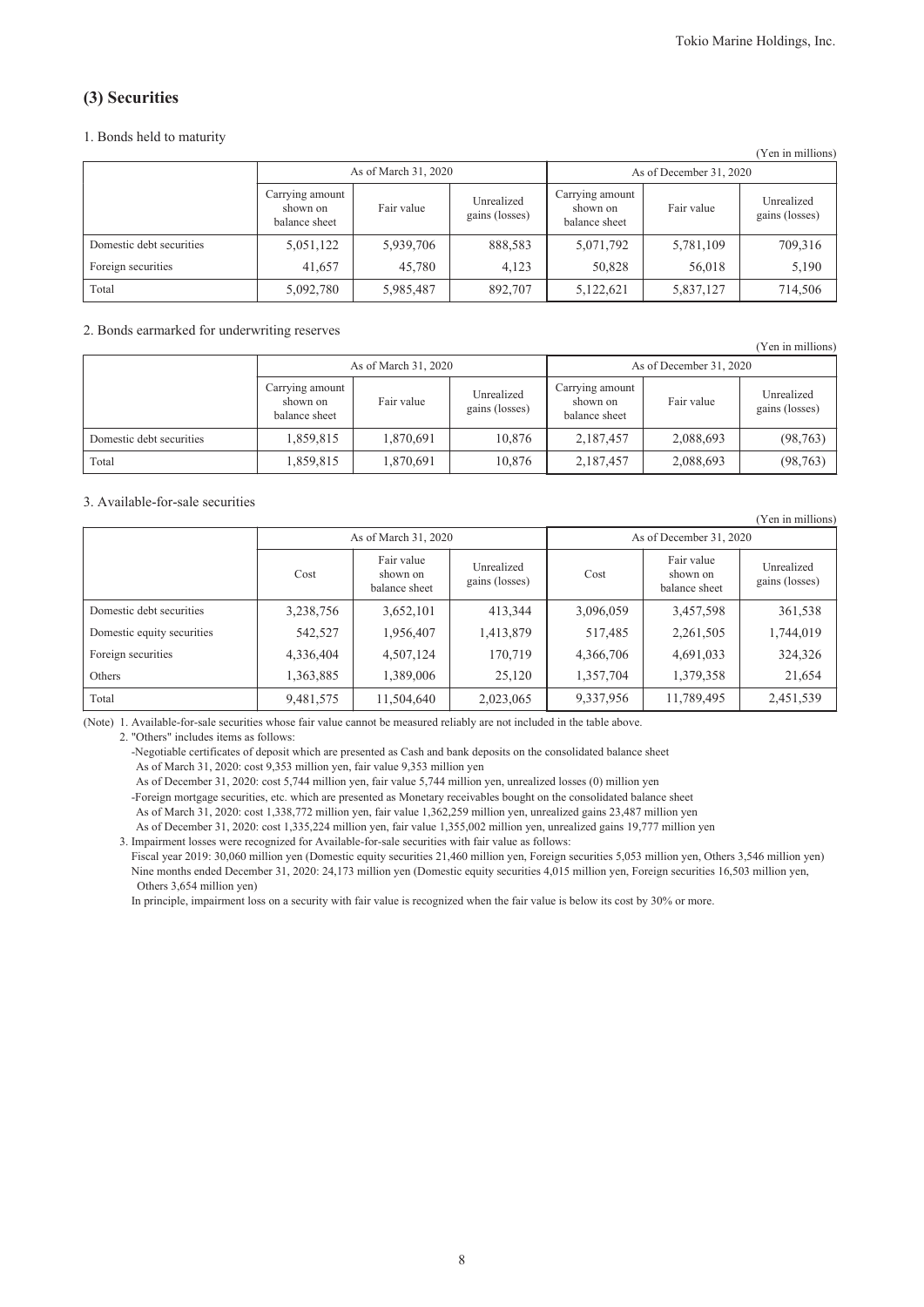## **(4) Financial results of major consolidated subsidiaries**

### **Reference : Tokio Marine & Nichido Fire Insurance Co., Ltd. (non-consolidated)**

|                                                            |                      |                      |                         |                      | (Yen in millions) |
|------------------------------------------------------------|----------------------|----------------------|-------------------------|----------------------|-------------------|
|                                                            | As of March 31, 2020 |                      | As of December 31, 2020 |                      | Increase          |
|                                                            | Amount               | Composition<br>ratio | Amount                  | Composition<br>ratio | (Decrease)        |
| <b>Assets</b>                                              |                      | $\frac{0}{0}$        |                         | $\frac{0}{0}$        |                   |
| Cash and bank deposits                                     | 329,921              | 3.59                 | 361,710                 | 3.87                 | 31,788            |
| Receivables under resale agreements                        | 999                  | 0.01                 | 7,999                   | 0.09                 | 6,999             |
| Monetary receivables bought                                | 139,299              | 1.52                 | 97,006                  | 1.04                 | (42, 293)         |
| Money trusts                                               | 2,103                | 0.02                 | 2,349                   | 0.03                 | 246               |
| Securities                                                 | 7,511,266            | 81.71                | 7,742,577               | 82.82                | 231,310           |
| Loans                                                      | 196,746              | 2.14                 | 231,268                 | 2.47                 | 34,522            |
| Tangible fixed assets                                      | 216,642              | 2.36                 | 212,750                 | 2.28                 | (3,892)           |
| Intangible fixed assets                                    | 523                  | 0.01                 | 34,907                  | 0.37                 | 34,384            |
| Other assets                                               | 790,596              | 8.60                 | 654,331                 | 7.00                 | (136, 264)        |
| Prepaid pension costs                                      | 5,828                | 0.06                 | 5,071                   | 0.05                 | (757)             |
| Customers' liabilities under acceptances and guarantees    | 2,114                | 0.02                 | 1,997                   | 0.02                 | (117)             |
| Allowance for doubtful accounts                            | (3,350)              | (0.04)               | (3,280)                 | (0.04)               | 70                |
| <b>Total assets</b>                                        | 9,192,693            | 100.00               | 9,348,690               | 100.00               | 155,996           |
| <b>Liabilities</b>                                         |                      |                      |                         |                      |                   |
| Insurance liabilities                                      | 5,292,251            | 57.57                | 5,457,469               | 58.38                | 165,217           |
| Outstanding claims                                         | 983,759              |                      | 1,068,466               |                      | 84,707            |
| Underwriting reserves                                      | 4,308,492            |                      | 4,389,003               |                      | 80,510            |
| Corporate bonds                                            | 210,100              | 2.29                 | 200,000                 | 2.14                 | (10,100)          |
| Other liabilities                                          | 778,132              | 8.46                 | 482,454                 | 5.16                 | (295, 678)        |
| Income taxes payable                                       | 19,995               |                      | 25,858                  |                      | 5,863             |
| Lease obligations                                          | 3,647                |                      | 3,016                   |                      | (630)             |
| Asset retirement obligations                               | 3,426                |                      | 3,469                   |                      | 42                |
| Other liabilities                                          | 751,063              |                      | 450,109                 |                      | (300, 954)        |
| Provision for retirement benefits                          | 211,402              | 2.30                 | 213,357                 | 2.28                 | 1,955             |
| Provision for employees' bonus                             | 16,850               | 0.18                 | 8,178                   | 0.09                 | (8,672)           |
| Reserves under special laws                                | 102,874              | 1.12                 | 107,406                 | 1.15                 | 4,532             |
| Reserve for price fluctuation                              | 102,874              |                      | 107,406                 |                      | 4,532             |
| Deferred tax liabilities                                   | 6,403                | 0.07                 | 83,712                  | 0.90                 | 77,308            |
| Acceptances and guarantees                                 | 2,114                | 0.02                 | 1,997                   | 0.02                 | (117)             |
| <b>Total liabilities</b>                                   | 6,620,130            | 72.02                | 6,554,575               | 70.11                | (65, 554)         |
| Net assets                                                 |                      |                      |                         |                      |                   |
| Share capital                                              | 101,994              | 1.11                 | 101,994                 | 1.09                 |                   |
| Capital surplus                                            | 135,434              | 1.47                 | 135,434                 | 1.45                 |                   |
| Additional paid-in capital                                 | 123,521              |                      | 123,521                 |                      |                   |
| Other capital surplus                                      | 11,913               |                      | 11,913                  |                      |                   |
| Retained earnings                                          | 1,199,151            | 13.04                | 1,136,166               | 12.15                | (62,984)          |
| Surplus reserve                                            | 81,099               |                      | 81,099                  |                      |                   |
| Other retained earnings                                    | 1,118,051            |                      | 1,055,067               |                      | (62,984)          |
| Reserve for special depreciation                           | 5                    |                      | 5                       |                      |                   |
| Reserve for advanced depreciation of fixed assets          | 23,230               |                      | 23,230                  |                      |                   |
| Special reserves                                           | 235,426              |                      | 235,426                 |                      |                   |
| Retained earnings carried forward                          | 859,390              |                      | 796,406                 |                      | (62,984)          |
| Total shareholders' equity                                 | 1,436,580            | 15.63                | 1,373,595               | 14.69                | (62,984)          |
| Unrealized gains (losses) on available-for-sale securities | 1,143,824            | 12.44                | 1,419,872               | 15.19                | 276,048           |
| Deferred gains (losses) on hedge transactions              | (7, 842)             | (0.09)               | 645                     | 0.01                 | 8,487             |
| Total valuation and translation adjustments                | 1,135,982            | 12.36                | 1,420,518               | 15.19                | 284,536           |
| <b>Total net assets</b>                                    | 2,572,562            | 27.98                | 2,794,114               | 29.89                | 221,551           |
| <b>Total liabilities and net assets</b>                    | 9,192,693            | 100.00               | 9,348,690               | 100.00               | 155,996           |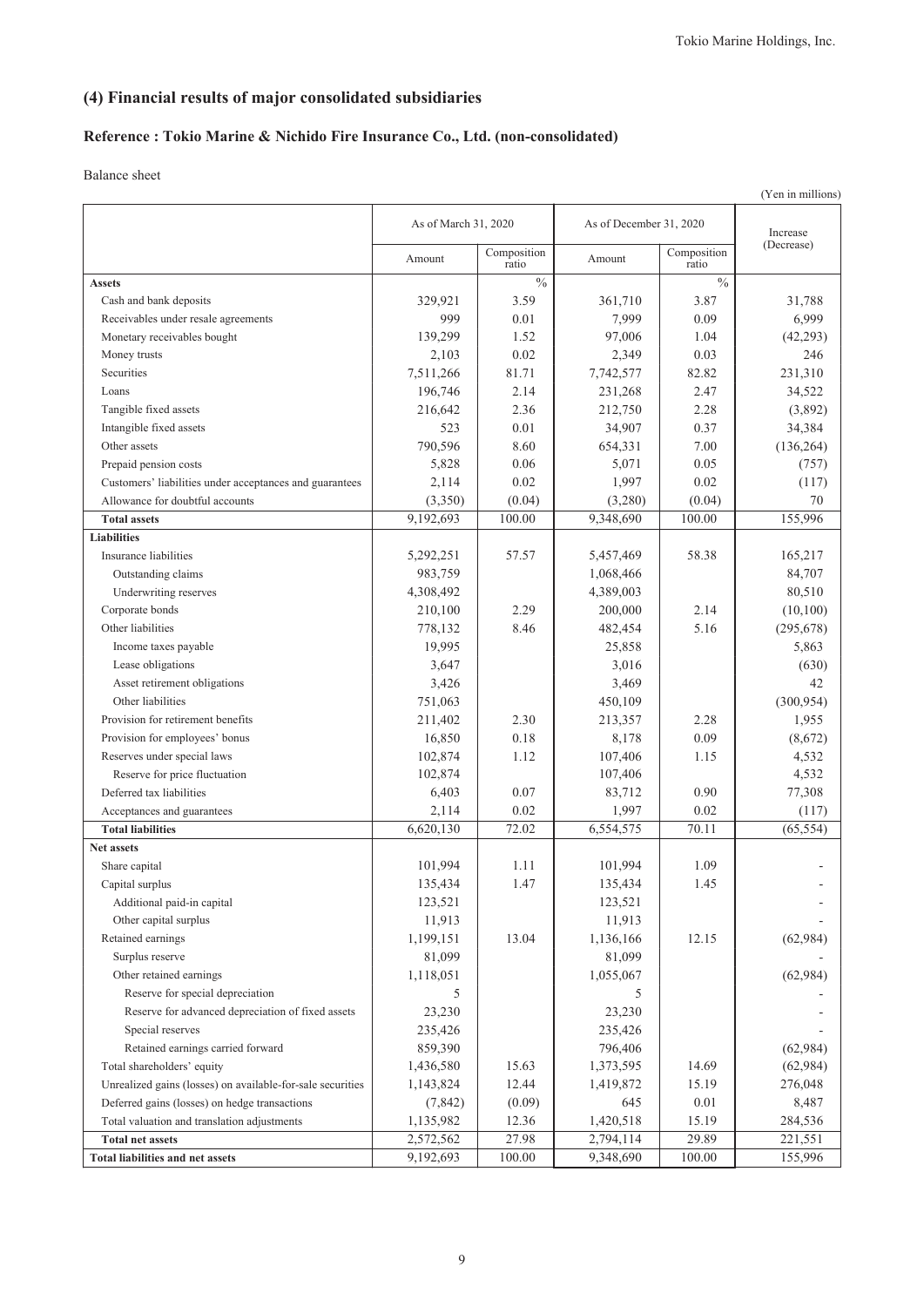# **Reference : Tokio Marine & Nichido Fire Insurance Co., Ltd. (non-consolidated)**

|                                                             |                                                                                   |                                                                                   | (Yen in millions)      |
|-------------------------------------------------------------|-----------------------------------------------------------------------------------|-----------------------------------------------------------------------------------|------------------------|
|                                                             | Nine months ended<br>December 31, 2019<br>(April 1, 2019 to<br>December 31, 2019) | Nine months ended<br>December 31, 2020<br>(April 1, 2020 to<br>December 31, 2020) | Increase<br>(Decrease) |
| Ordinary income                                             | 2,032,573                                                                         | 1,952,435                                                                         | (80, 138)              |
| <b>Underwriting income</b>                                  | 1,816,874                                                                         | 1,767,345                                                                         | (49, 529)              |
| Net premiums written                                        | 1,687,101                                                                         | 1,685,057                                                                         | (2,043)                |
| Deposit premiums from policyholders                         | 63,353                                                                            | 54,800                                                                            | (8, 552)               |
| Investment income on deposit premiums                       | 29,372                                                                            | 27,064                                                                            | (2,307)                |
| Reversal of underwriting reserves                           | 36,895                                                                            |                                                                                   | (36,895)               |
| <b>Investment</b> income                                    | 207,555                                                                           | 176,835                                                                           | (30, 720)              |
| Interest and dividends                                      | 159,768                                                                           | 128,162                                                                           | (31,606)               |
| Gains on money trusts                                       | 75                                                                                | 246                                                                               | 171                    |
| Gains on trading securities                                 |                                                                                   | 26                                                                                | 26                     |
| Gains on sales of securities                                | 75,840                                                                            | 74,325                                                                            | (1,514)                |
| Transfer of investment income on deposit premiums           | (29, 372)                                                                         | (27,064)                                                                          | 2,307                  |
| Other ordinary income                                       | 8,143                                                                             | 8,253                                                                             | 110                    |
| <b>Ordinary</b> expenses                                    | 1,835,536                                                                         | 1,818,047                                                                         | (17, 489)              |
| <b>Underwriting expenses</b>                                | 1,575,129                                                                         | 1,578,223                                                                         | 3,093                  |
| Net claims paid                                             | 1,039,309                                                                         | 892,767                                                                           | (146, 541)             |
| Loss adjustment expenses                                    | 83,435                                                                            | 83,099                                                                            | (336)                  |
| Agency commissions and brokerage                            | 308,635                                                                           | 320,558                                                                           | 11,923                 |
| Maturity refunds to policyholders                           | 103,523                                                                           | 115,058                                                                           | 11,535                 |
| Provision for outstanding claims                            | 38,856                                                                            | 84,707                                                                            | 45,851                 |
| Provision for underwriting reserves                         |                                                                                   | 80,510                                                                            | 80,510                 |
|                                                             |                                                                                   |                                                                                   |                        |
| <b>Investment expenses</b><br>Losses on sales of securities | 19,612<br>1,216                                                                   | 17,114<br>2,592                                                                   | (2, 497)<br>1,376      |
|                                                             | 1,462                                                                             | 6,395                                                                             | 4,932                  |
| Impairment losses on securities                             |                                                                                   |                                                                                   |                        |
| Operating and general administrative expenses               | 233,070                                                                           | 218,709                                                                           | (14,360)               |
| Other ordinary expenses                                     | 7,724                                                                             | 3,999                                                                             | (3, 724)               |
| Interest expenses                                           | 6,150                                                                             | 3,838                                                                             | (2,312)                |
| <b>Ordinary profit (loss)</b><br><b>Extraordinary gains</b> | 197,037                                                                           | 134,388<br>31                                                                     | (62, 649)              |
| Gains on disposal of fixed assets                           | 3,556                                                                             | 18                                                                                | (3,524)                |
| Gains on liquidation of subsidiaries and affiliates         | 76                                                                                |                                                                                   | (57)                   |
|                                                             |                                                                                   | 13                                                                                | 13                     |
| Gains on sales of shares of subsidiaries and affiliates     | 3,479                                                                             |                                                                                   | (3, 479)               |
| <b>Extraordinary losses</b>                                 | 13,220                                                                            | 15,935                                                                            | 2,715                  |
| Losses on disposal of fixed assets                          | 964                                                                               | 701                                                                               | (263)                  |
| Impairment losses on fixed assets                           | 302                                                                               |                                                                                   | (302)                  |
| Provision for reserves under special laws                   | 4,195                                                                             | 4,532                                                                             | 336                    |
| Provision for reserve for price fluctuation                 | 4,195                                                                             | 4,532                                                                             | 336                    |
| Impairment losses on shares of subsidiaries and affiliates  | 7,757                                                                             | 10,104                                                                            | 2,347                  |
| Losses on sales of shares of subsidiaries and affiliates    |                                                                                   | 597                                                                               | 597                    |
| Income (loss) before income taxes                           | 187,373                                                                           | 118,484                                                                           | (68, 889)              |
| <b>Income taxes - current</b>                               | 30,181                                                                            | 51,863                                                                            | 21,682                 |
| Income taxes - deferred                                     | 881                                                                               | (29, 889)                                                                         | (30, 771)              |
| <b>Total income taxes</b>                                   | 31,063                                                                            | 21,974                                                                            | (9,089)                |
| Net income (loss)                                           | 156,309                                                                           | 96,509                                                                            | (59,800)               |
| Underwriting profit (loss)                                  | 36,227                                                                            | (3,811)                                                                           | (40,039)               |
| Loss ratio (W/P basis)                                      | 66.5 %                                                                            | 57.9 %                                                                            | $(8.6)\%$              |
| Expense ratio (W/P basis)                                   | 30.3                                                                              | 30.3                                                                              | (0.0)                  |
| Combined ratio (W/P basis)                                  | 96.8                                                                              | 88.2                                                                              | (8.7)                  |
| Loss ratio (private sector, E/I basis)                      | 69.8                                                                              | 61.3                                                                              | (8.5)                  |
| Expense ratio (private sector)                              | 31.7                                                                              | 31.0                                                                              | (0.7)                  |
| Combined ratio (private sector)                             | 101.5                                                                             | 92.3                                                                              | (9.2)                  |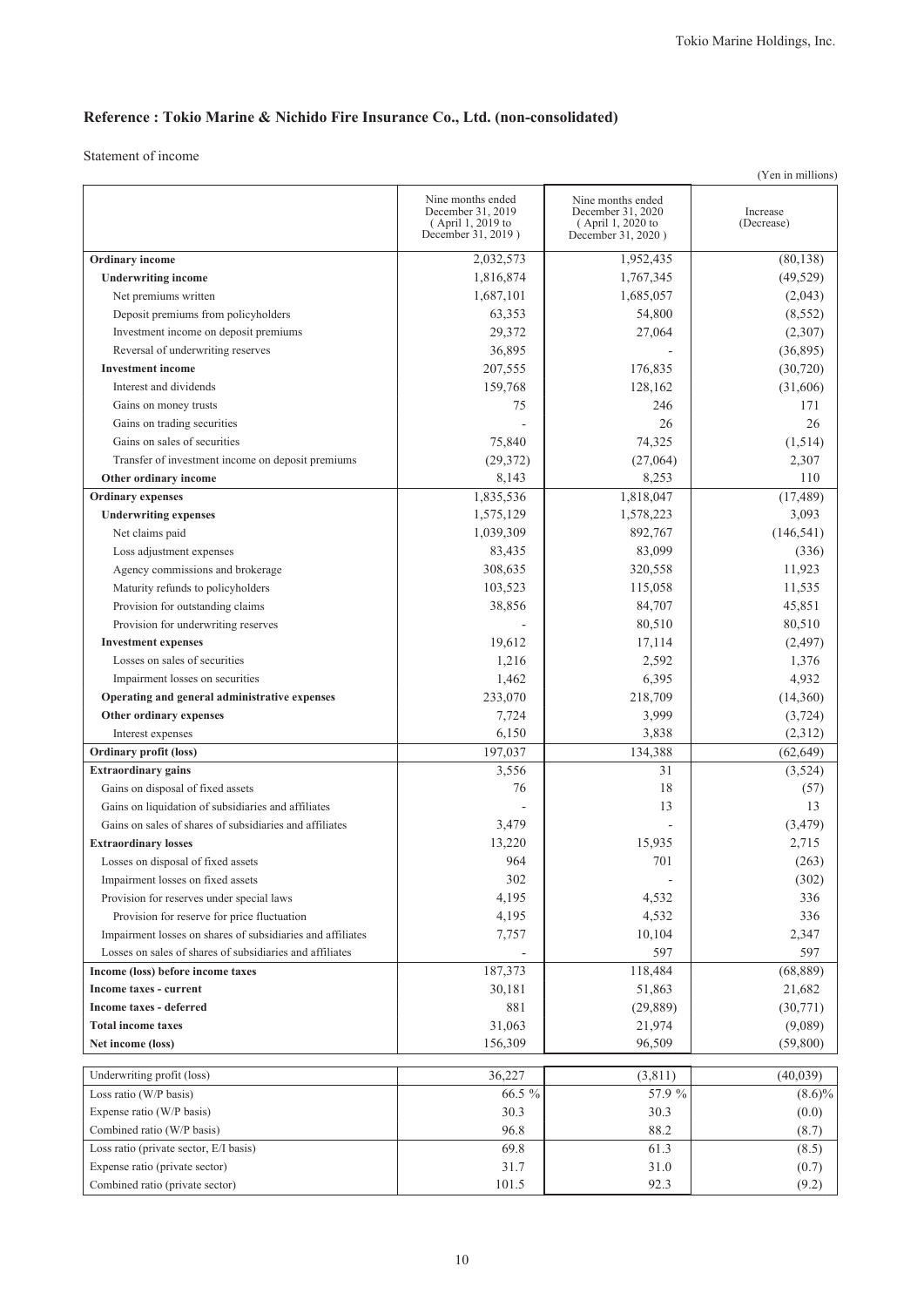### **Reference : Tokio Marine & Nichido Fire Insurance Co., Ltd. (non-consolidated)**

### Underwriting

Direct premiums written excluding deposit premiums from policyholders

|                                     |                                                                             |                   |                |                                                                            |                   | (Yen in millions) |
|-------------------------------------|-----------------------------------------------------------------------------|-------------------|----------------|----------------------------------------------------------------------------|-------------------|-------------------|
|                                     | Nine months ended December 31, 2019<br>(April 1, 2019 to December 31, 2019) |                   |                | Nine months ended December 31, 2020<br>April 1, 2020 to December 31, 2020) |                   |                   |
|                                     | Amount                                                                      | Composition ratio | Rate of change | Amount                                                                     | Composition ratio | Rate of change    |
|                                     |                                                                             | $\frac{0}{0}$     | $\frac{0}{0}$  |                                                                            | $\frac{0}{0}$     | $\frac{0}{0}$     |
| Fire and allied lines               | 316,707                                                                     | 17.0              | 16.8           | 340,226                                                                    | 18.3              | 7.4               |
| Hull and cargo                      | 52,137                                                                      | 2.8               | 5.2            | 48,607                                                                     | 2.6               | (6.8)             |
| Personal accident                   | 141,489                                                                     | 7.6               | 1.8            | 126,750                                                                    | 6.8               | (10.4)            |
| Voluntary automobile                | 807,239                                                                     | 43.3              | 1.0            | 828,677                                                                    | 44.6              | 2.7               |
| Compulsory automobile liability     | 199,623                                                                     | 10.7              | 2.5            | 165,073                                                                    | 8.9               | (17.3)            |
| Others                              | 347,710                                                                     | 18.6              | 2.3            | 349,574                                                                    | 18.8              | 0.5               |
| Total                               | 1,864,908                                                                   | 100.0             | 4.0            | 1,858,909                                                                  | 100.0             | (0.3)             |
| Deposit premiums from policyholders | 63,353                                                                      | ۰                 | 0.3            | 54,800                                                                     | ۰                 | (13.5)            |

### Net premiums written

(Yen in millions)

|                                 | Nine months ended December 31, 2019<br>(April 1, 2019 to December 31, 2019) |                   |                | Nine months ended December 31, 2020<br>(April 1, 2020 to December 31, 2020) |                   |                |
|---------------------------------|-----------------------------------------------------------------------------|-------------------|----------------|-----------------------------------------------------------------------------|-------------------|----------------|
|                                 | Amount                                                                      | Composition ratio | Rate of change | Amount                                                                      | Composition ratio | Rate of change |
|                                 |                                                                             | $\frac{0}{0}$     | $\frac{0}{0}$  |                                                                             | $\frac{0}{0}$     | $\frac{0}{0}$  |
| Fire and allied lines           | 242.613                                                                     | 14.4              | 15.8           | 259,159                                                                     | 15.4              | 6.8            |
| Hull and cargo                  | 48,524                                                                      | 2.9               | 3.4            | 44,465                                                                      | 2.6               | (8.4)          |
| Personal accident               | 138,116                                                                     | 8.2               | 2.4            | 124,955                                                                     | 7.4               | (9.5)          |
| Voluntary automobile            | 804.629                                                                     | 47.7              | 1.0            | 825,578                                                                     | 49.0              | 2.6            |
| Compulsory automobile liability | 210,242                                                                     | 12.5              | 4.5            | 179.738                                                                     | 10.7              | (14.5)         |
| Others                          | 242,974                                                                     | 14.4              | 4.6            | 251,160                                                                     | 14.9              | 3.4            |
| Total                           | 1,687,101                                                                   | 100.0             | 4.0            | 1,685,057                                                                   | 100.0             | (0.1)          |

#### Net claims paid

(Yen in millions)

|                                 | Nine months ended December 31, 2019<br>(April 1, 2019 to December 31, 2019) |                |               | Nine months ended December 31, 2020<br>(April 1, 2020 to December 31, 2020) |                |               |
|---------------------------------|-----------------------------------------------------------------------------|----------------|---------------|-----------------------------------------------------------------------------|----------------|---------------|
|                                 | Amount                                                                      | Rate of change | Loss ratio    | Amount                                                                      | Rate of change | Loss ratio    |
|                                 |                                                                             | $\frac{0}{0}$  | $\frac{0}{0}$ |                                                                             | $\frac{0}{0}$  | $\frac{0}{0}$ |
| Fire and allied lines           | 218,207                                                                     | (13.1)         | 92.4          | 160,075                                                                     | (26.6)         | 63.9          |
| Hull and cargo                  | 32,195                                                                      | 10.7           | 69.6          | 28,697                                                                      | (10.9)         | 67.8          |
| Personal accident               | 64,375                                                                      | 5.9            | 51.8          | 59,742                                                                      | (7.2)          | 53.3          |
| Voluntary automobile            | 458,810                                                                     | 1.8            | 63.0          | 397,989                                                                     | (13.3)         | 54.3          |
| Compulsory automobile liability | 144,766                                                                     | (6.3)          | 75.1          | 133,079                                                                     | (8.1)          | 80.8          |
| Others                          | 120,954                                                                     | 9.8            | 52.7          | 113,183                                                                     | (6.4)          | 47.8          |
| Total                           | 1,039,309                                                                   | (1.6)          | 66.5          | 892,767                                                                     | (14.1)         | 57.9          |

(Note) Loss ratio is calculated on W/P basis.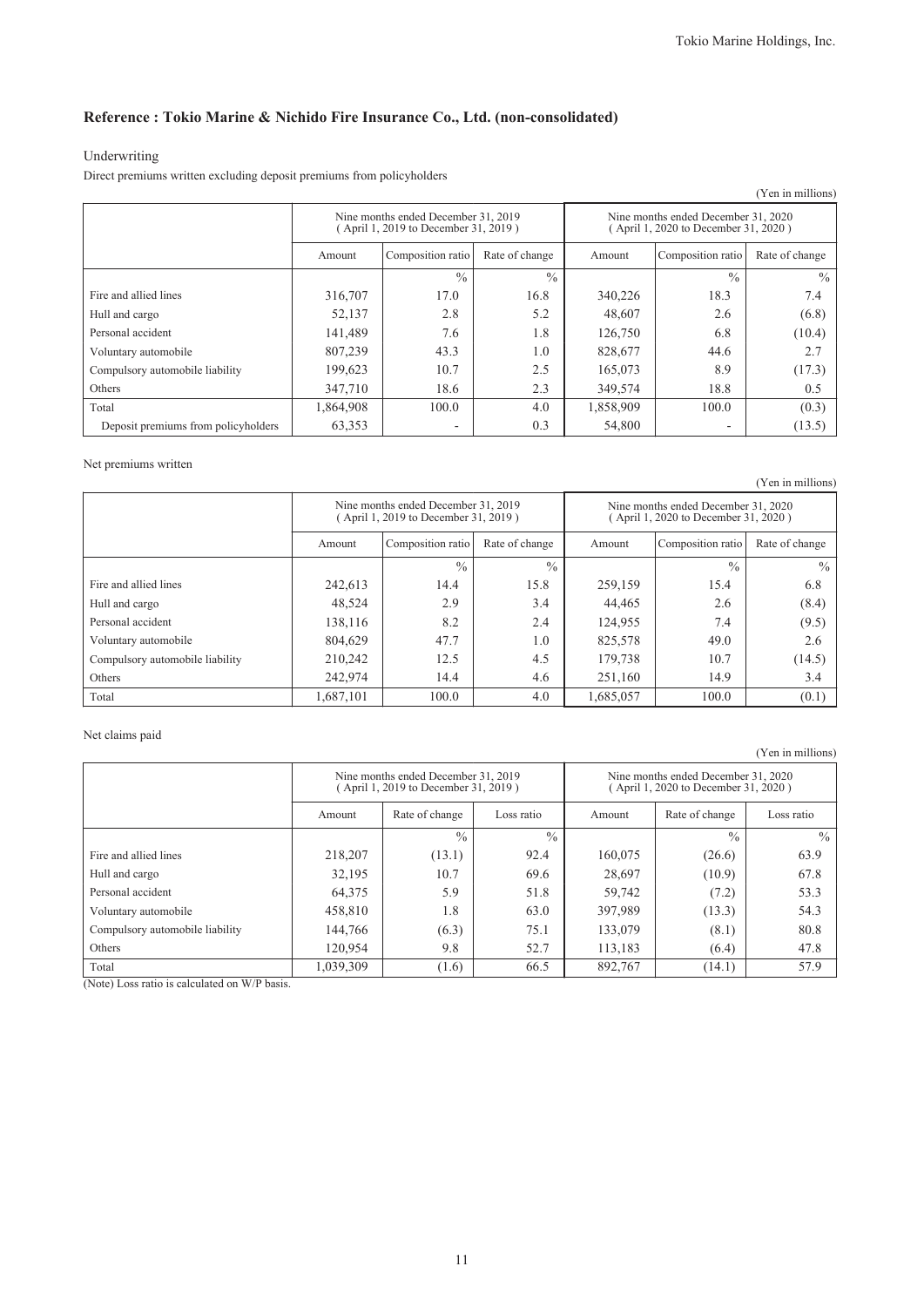# **Reference : Nisshin Fire & Marine Insurance Co., Ltd. (non-consolidated)**

|                                                            |                      |                      |                         |                      | (Yen in millions) |
|------------------------------------------------------------|----------------------|----------------------|-------------------------|----------------------|-------------------|
|                                                            | As of March 31, 2020 |                      | As of December 31, 2020 |                      | Increase          |
|                                                            | Amount               | Composition<br>ratio | Amount                  | Composition<br>ratio | (Decrease)        |
| <b>Assets</b>                                              |                      | $\frac{0}{0}$        |                         | $\frac{0}{0}$        |                   |
| Cash and bank deposits                                     | 49,049               | 12.85                | 85,389                  | 21.64                | 36,340            |
| Securities                                                 | 248,914              | 65.20                | 227,606                 | 57.67                | (21, 307)         |
| Loans                                                      | 179                  | 0.05                 | 163                     | 0.04                 | (15)              |
| Tangible fixed assets                                      | 29,041               | 7.61                 | 28,193                  | 7.14                 | (847)             |
| Intangible fixed assets                                    | 91                   | 0.02                 | 1,301                   | 0.33                 | 1,209             |
| Other assets                                               | 35,585               | 9.32                 | 32,141                  | 8.14                 | (3, 444)          |
| Prepaid pension costs                                      | 1,601                | 0.42                 | 1,611                   | 0.41                 | 10                |
| Deferred tax assets                                        | 17,584               | 4.61                 | 18,530                  | 4.70                 | 946               |
| Allowance for doubtful accounts                            | (289)                | (0.08)               | (272)                   | (0.07)               | 16                |
| <b>Total assets</b>                                        | 381,758              | 100.00               | 394,665                 | 100.00               | 12,906            |
| <b>Liabilities</b>                                         |                      |                      |                         |                      |                   |
| Insurance liabilities                                      | 284,589              | 74.55                | 291,072                 | 73.75                | 6,482             |
| Outstanding claims                                         | 46,048               |                      | 48,931                  |                      | 2,882             |
| Underwriting reserves                                      | 238,541              |                      | 242,140                 |                      | 3,599             |
| Other liabilities                                          | 16,764               | 4.39                 | 14,164                  | 3.59                 | (2,600)           |
| Income taxes payable                                       | 2,195                |                      | 3,273                   |                      | 1,077             |
| Asset retirement obligations                               | 10                   |                      | 11                      |                      | $\mathbf{0}$      |
| Other liabilities                                          | 14,557               |                      | 10,879                  |                      | (3,678)           |
| Provision for retirement benefits                          | 3,782                | 0.99                 | 4,270                   | 1.08                 | 487               |
| Provision for employees' bonus                             | 526                  | 0.14                 |                         |                      | (526)             |
| Reserves under special laws                                | 1,732                | 0.45                 | 1,882                   | 0.48                 | 149               |
| Reserve for price fluctuation                              | 1,732                |                      | 1,882                   |                      | 149               |
| <b>Total liabilities</b>                                   | 307,396              | 80.52                | 311,389                 | 78.90                | 3.992             |
| <b>Net assets</b>                                          |                      |                      |                         |                      |                   |
| Share capital                                              | 20,389               | 5.34                 | 20,389                  | 5.17                 |                   |
| Capital surplus                                            | 15,518               | 4.07                 | 15,518                  | 3.93                 |                   |
| Additional paid-in capital                                 | 12,620               |                      | 12,620                  |                      |                   |
| Other capital surplus                                      | 2,898                |                      | 2,898                   |                      |                   |
| Retained earnings                                          | 16,091               | 4.21                 | 22,795                  | 5.78                 | 6,704             |
| Surplus reserve                                            | 7,769                |                      | 7,769                   |                      |                   |
| Other retained earnings                                    | 8,321                |                      | 15,026                  |                      | 6,704             |
| Reserve for advanced depreciation of fixed assets          | 1,670                |                      | 1,670                   |                      |                   |
| Retained earnings carried forward                          | 6,651                |                      | 13,356                  |                      | 6,704             |
| Total shareholders' equity                                 | 51,999               | 13.62                | 58,703                  | 14.87                | 6,704             |
| Unrealized gains (losses) on available-for-sale securities | 22,362               | 5.86                 | 24,572                  | 6.23                 | 2,209             |
| Total valuation and translation adjustments                | 22,362               | 5.86                 | 24,572                  | 6.23                 | 2,209             |
| <b>Total net assets</b>                                    | 74,362               | 19.48                | 83,276                  | 21.10                | 8,913             |
| <b>Total liabilities and net assets</b>                    | 381,758              | 100.00               | 394,665                 | 100.00               | 12,906            |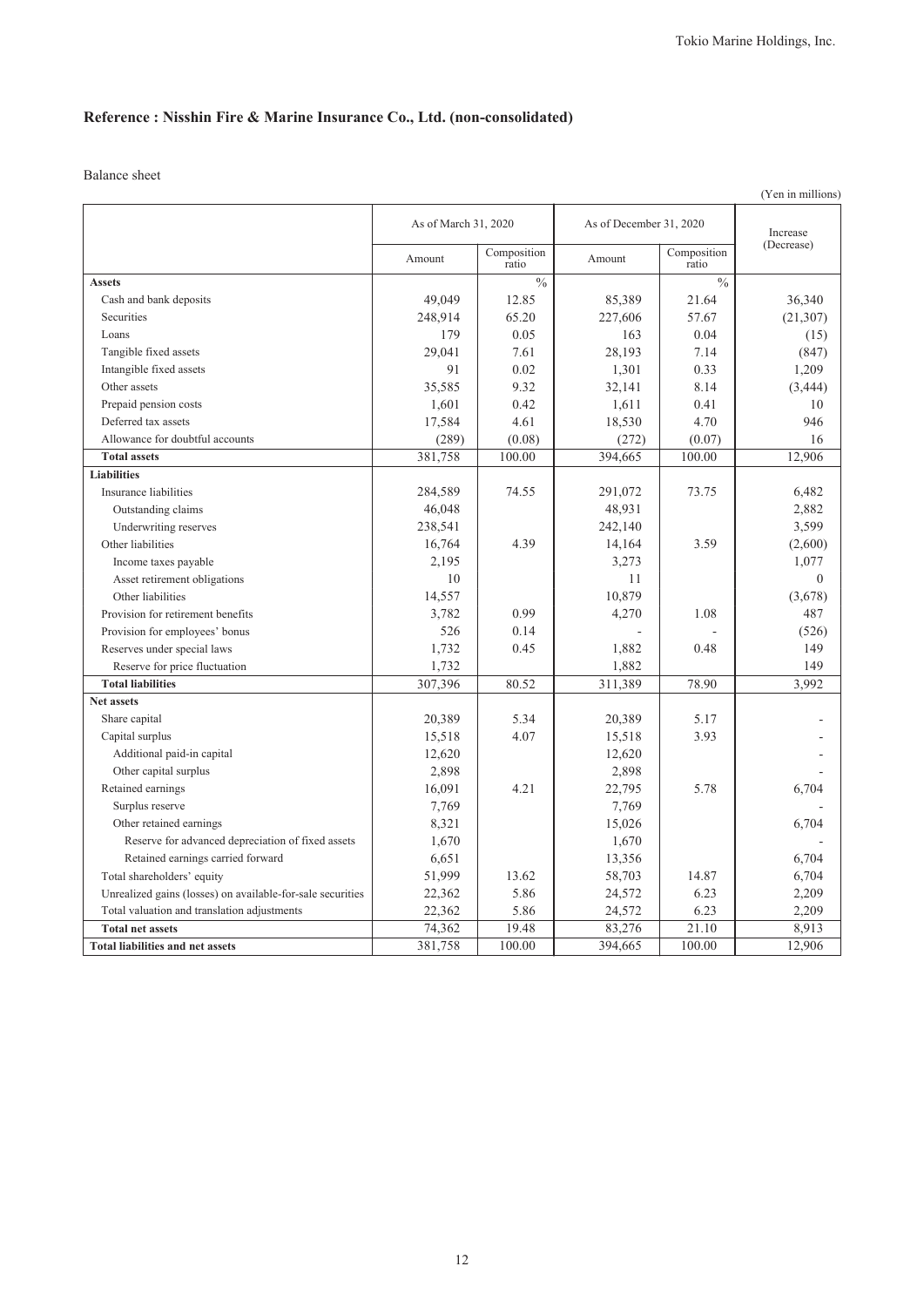# **Reference : Nisshin Fire & Marine Insurance Co., Ltd. (non-consolidated)**

|                                                                   |                                                                                   |                                                                                   | (Yen in millions)      |
|-------------------------------------------------------------------|-----------------------------------------------------------------------------------|-----------------------------------------------------------------------------------|------------------------|
|                                                                   | Nine months ended<br>December 31, 2019<br>(April 1, 2019 to<br>December 31, 2019) | Nine months ended<br>December 31, 2020<br>(April 1, 2020 to<br>December 31, 2020) | Increase<br>(Decrease) |
| Ordinary income                                                   | 119,851                                                                           | 120,806                                                                           | 955                    |
| <b>Underwriting income</b>                                        | 117,220                                                                           | 114,797                                                                           | (2, 422)               |
| Net premiums written                                              | 113,246                                                                           | 112,463                                                                           | (782)                  |
| Deposit premiums from policyholders                               | 1,140                                                                             | 1,101                                                                             | (38)                   |
| Investment income on deposit premiums                             | 1,296                                                                             | 1,187                                                                             | (109)                  |
| Reversal of underwriting reserves                                 | 1,524                                                                             |                                                                                   | (1,524)                |
| <b>Investment income</b>                                          | 2,550                                                                             | 5,914                                                                             | 3,363                  |
| Interest and dividends                                            | 3,061                                                                             | 2,833                                                                             | (227)                  |
| Gains on sales of securities                                      | 689                                                                               | 4,204                                                                             | 3,514                  |
| Transfer of investment income on deposit premiums                 | (1,296)                                                                           | (1,187)                                                                           | 109                    |
| Other ordinary income                                             | 80                                                                                | 95                                                                                | 14                     |
| <b>Ordinary</b> expenses                                          | 119,396                                                                           | 111,146                                                                           | (8,249)                |
| <b>Underwriting expenses</b>                                      | 100,700                                                                           | 93,905                                                                            | (6,794)                |
| Net claims paid                                                   | 67,026                                                                            | 56,356                                                                            | (10,670)               |
| Loss adjustment expenses                                          | 7,483                                                                             | 7,162                                                                             | (320)                  |
| Agency commissions and brokerage                                  | 20,021                                                                            | 20,633                                                                            | 612                    |
| Maturity refunds to policyholders                                 | 3,397                                                                             | 3,122                                                                             | (274)                  |
| Provision for outstanding claims                                  | 2,585                                                                             | 2,882                                                                             | 297                    |
| Provision for underwriting reserves                               |                                                                                   | 3,599                                                                             | 3,599                  |
| <b>Investment expenses</b>                                        | 837                                                                               | 591                                                                               | (246)                  |
| Losses on sales of securities                                     | 16                                                                                | 16                                                                                | (0)                    |
| Impairment losses on securities                                   | 57                                                                                | 263                                                                               | 205                    |
| Losses on derivatives                                             | 756                                                                               | 283                                                                               | (472)                  |
| Operating and general administrative expenses                     | 17,694                                                                            | 16,542                                                                            | (1,152)                |
| Other ordinary expenses                                           | 164                                                                               | 108                                                                               | (56)                   |
| <b>Ordinary profit (loss)</b>                                     | 454                                                                               | 9,660                                                                             | 9,205                  |
| <b>Extraordinary gains</b>                                        | 100                                                                               | 57                                                                                | (43)                   |
| Gains on disposal of fixed assets                                 | 100                                                                               | 57                                                                                | (43)                   |
| <b>Extraordinary losses</b>                                       | 143                                                                               | 624                                                                               | 480                    |
| Losses on disposal of fixed assets                                | 32                                                                                | 17                                                                                | (15)                   |
| Impairment losses on fixed assets                                 |                                                                                   | 457                                                                               | 457                    |
| Provision for reserves under special laws                         | 111                                                                               | 149                                                                               | 38                     |
| Provision for reserve for price fluctuation                       | 111                                                                               | 149                                                                               | 38                     |
| Income (loss) before income taxes                                 | 411                                                                               | 9,092                                                                             | 8,680                  |
| Income taxes - current                                            | 66                                                                                | 4,082                                                                             | 4,015                  |
| <b>Income taxes - deferred</b>                                    | 24                                                                                | (1,694)                                                                           | (1,718)                |
| <b>Total income taxes</b>                                         | 91                                                                                | 2,388                                                                             | 2,296                  |
| Net income (loss)                                                 | 320                                                                               | 6,704                                                                             | 6,384                  |
|                                                                   |                                                                                   |                                                                                   |                        |
| Underwriting profit (loss)                                        | (337)                                                                             | 5,029                                                                             | 5,366                  |
| Loss ratio (W/P basis)                                            | 65.8 %                                                                            | 56.5 %                                                                            | $(9.3)\%$              |
| Expense ratio (W/P basis)                                         | 33.1                                                                              | 32.9                                                                              | (0.2)                  |
| Combined ratio (W/P basis)                                        | 98.9                                                                              | 89.4                                                                              | (9.5)                  |
| Loss ratio (private sector, E/I basis)                            | 68.9                                                                              | 57.0                                                                              | (11.9)                 |
| Expense ratio (private sector)<br>Combined ratio (private sector) | 34.1<br>103.0                                                                     | 33.1<br>90.0                                                                      | (1.0)                  |
|                                                                   |                                                                                   |                                                                                   | (13.0)                 |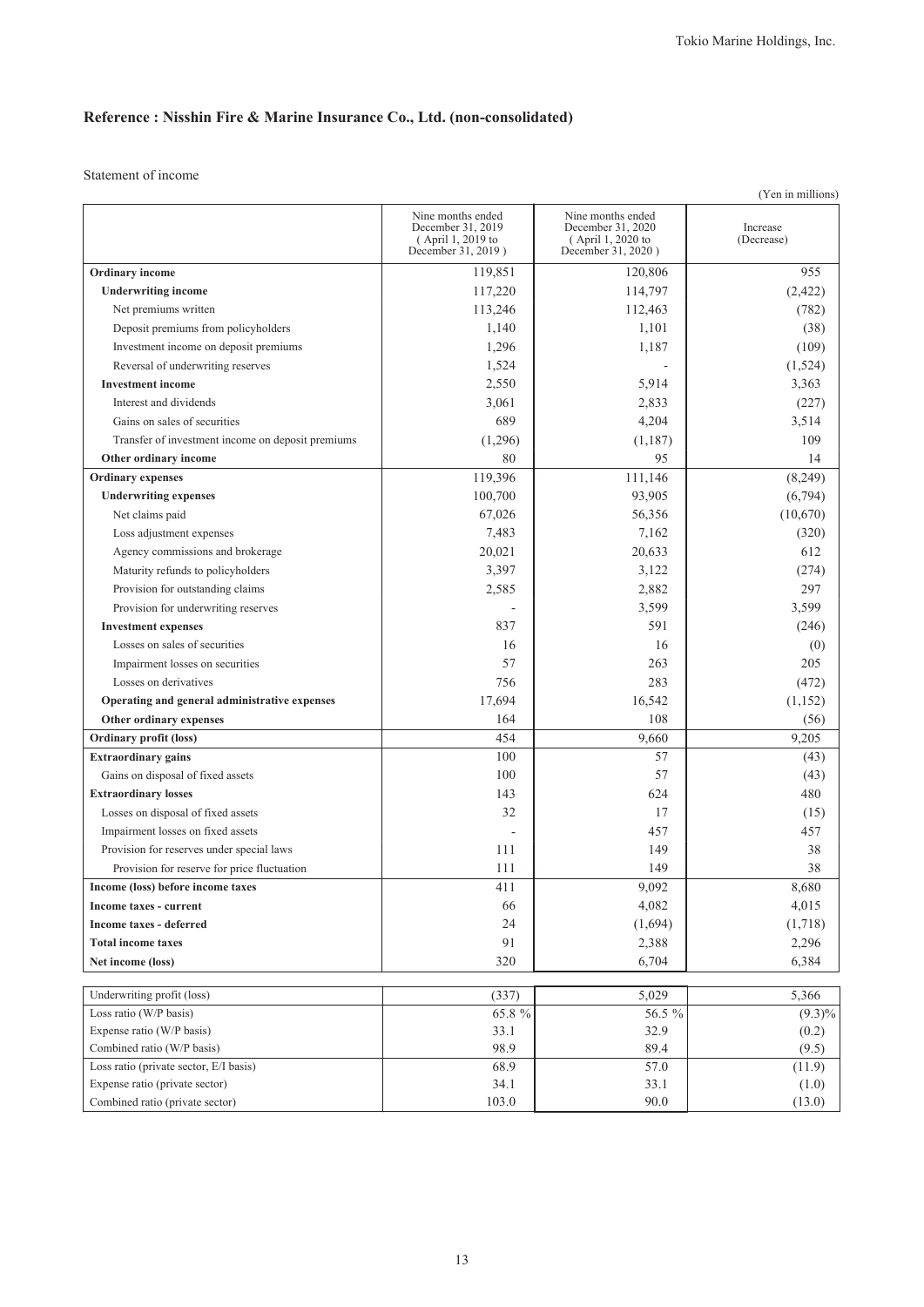### **Reference : Nisshin Fire & Marine Insurance Co., Ltd. (non-consolidated)**

### Underwriting

Direct premiums written excluding deposit premiums from policyholders

|                                     |                                                                             |                          |                |                                                                             |                          | (Yen in millions) |
|-------------------------------------|-----------------------------------------------------------------------------|--------------------------|----------------|-----------------------------------------------------------------------------|--------------------------|-------------------|
|                                     | Nine months ended December 31, 2019<br>(April 1, 2019 to December 31, 2019) |                          |                | Nine months ended December 31, 2020<br>(April 1, 2020 to December 31, 2020) |                          |                   |
|                                     | Amount                                                                      | Composition ratio        | Rate of change | Amount                                                                      | Composition ratio        | Rate of change    |
|                                     |                                                                             | $\frac{0}{0}$            | $\frac{0}{0}$  |                                                                             | $\frac{0}{0}$            | $\frac{0}{0}$     |
| Fire and allied lines               | 26,314                                                                      | 21.7                     | 11.2           | 26,832                                                                      | 22.1                     | 2.0               |
| Hull and cargo                      |                                                                             |                          | -              |                                                                             | $\overline{\phantom{0}}$ |                   |
| Personal accident                   | 5,236                                                                       | 4.3                      | (5.0)          | 4,565                                                                       | 3.8                      | (12.8)            |
| Voluntary automobile                | 64,503                                                                      | 53.2                     | 0.8            | 66,346                                                                      | 54.7                     | 2.9               |
| Compulsory automobile liability     | 13,338                                                                      | 11.0                     | (2.7)          | 10,596                                                                      | 8.7                      | (20.6)            |
| Others                              | 11,878                                                                      | 9.8                      | 12.6           | 12,876                                                                      | 10.6                     | 8.4               |
| Total                               | 121,271                                                                     | 100.0                    | 3.3            | 121,216                                                                     | 100.0                    | (0.0)             |
| Deposit premiums from policyholders | 1,140                                                                       | $\overline{\phantom{0}}$ | (14.1)         | 1,101                                                                       | ۰                        | (3.4)             |

#### Net premiums written

(Yen in millions) Nine months ended December 31, 2019 ( April 1, 2019 to December 31, 2019 ) Nine months ended December 31, 2020 ( April 1, 2020 to December 31, 2020 ) Amount Composition ratio Rate of change Amount Composition ratio Rate of change  $\frac{9}{6}$  %  $\frac{9}{6}$  %  $\frac{9}{6}$ Fire and allied lines 19,039 16.8 16.4 18,549 16.5 (2.6) Hull and cargo 0 0.0 (68.7) 0 0.0 (81.5) Personal accident 10 12.9) 5,189 4.6 (5.0) 4,521 4.0 4.0 (12.9) Voluntary automobile 64,340 56.8 0.8 66,119 58.8 2.8 Compulsory automobile liability 13,066 11.5 0.7 10,783 9.6 (17.5) Others 11,611 10.3 13.1 12,489 11.1 7.6 Total 113,246 100.0 4.0 112,463 100.0 (0.7)

#### Net claims paid

Nine months ended December 31, 2019 ( April 1, 2019 to December 31, 2019 ) Nine months ended December 31, 2020 ( April 1, 2020 to December 31, 2020 ) Amount Rate of change Loss ratio Amount Rate of change Loss ratio  $\frac{9}{6}$  %  $\frac{9}{6}$  %  $\frac{9}{6}$  % Fire and allied lines 16,980 (17.4) 91.4 11,497 (32.3) 64.3 Hull and cargo 1 1 0.9 1,328.8 0 (56.8) 5,771.2 Personal accident 2,439 (8.9) 52.9 1,963 (19.5) 49.6 Voluntary automobile 199.633 32,633 3.7 59.0 28,746 (11.9) 50.9 Compulsory automobile liability  $9,373$  (10.2)  $78.5$  8,289 (11.6) 85.2 Others 19.7 | 5,598 | 19.7 | 52.7 | 5,858 | 4.6 | 52.2 Total 67,026 (4.0) 65.8 56,356 (15.9) 56.5

(Note) Loss ratio is calculated on W/P basis.

14

(Yen in millions)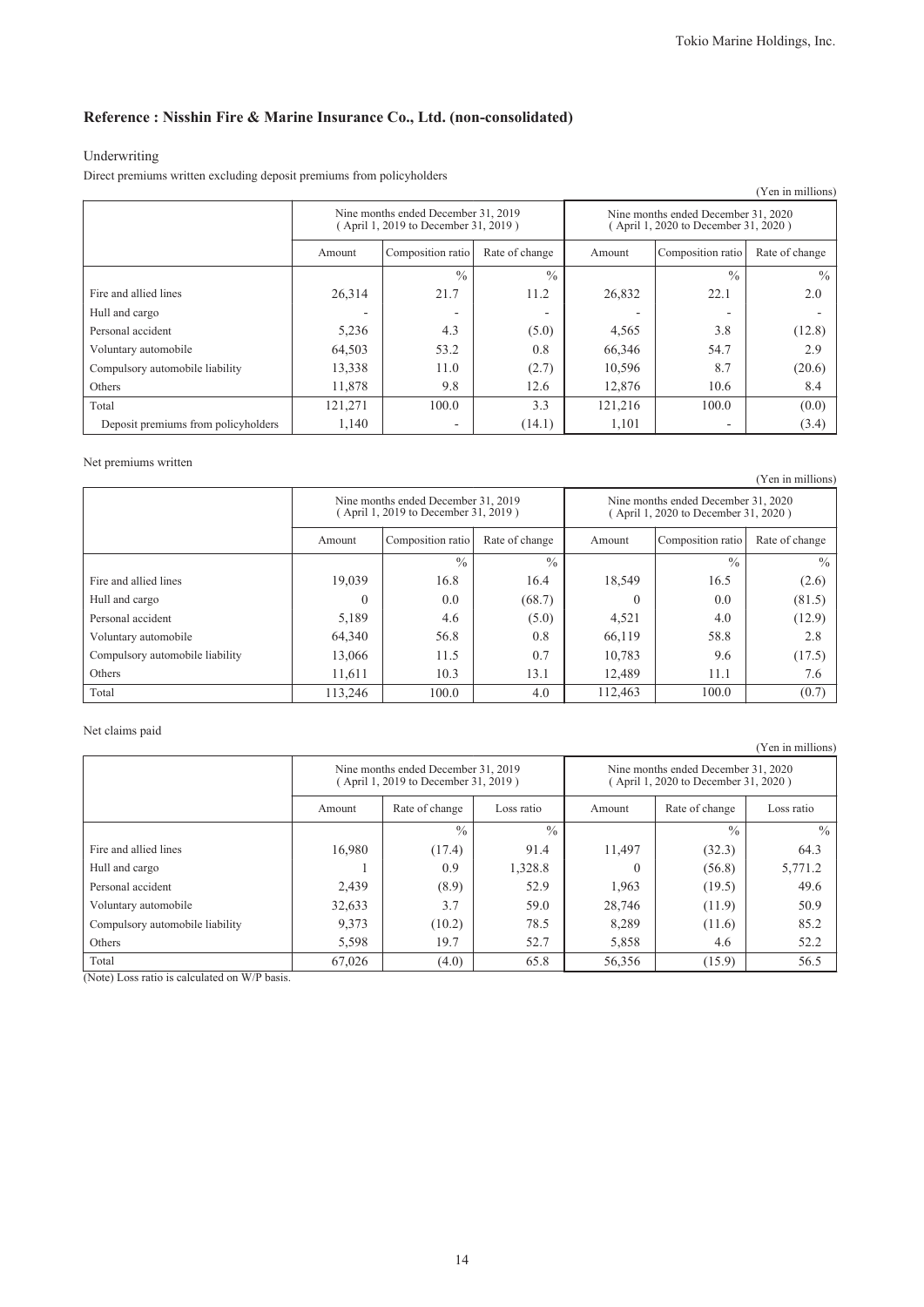# **Reference : E.design Insurance Co., Ltd. (non-consolidated)**

|                                         |                      |                      |                         |                      | (Yen in millions) |
|-----------------------------------------|----------------------|----------------------|-------------------------|----------------------|-------------------|
|                                         | As of March 31, 2020 |                      | As of December 31, 2020 |                      | Increase          |
|                                         | Amount               | Composition<br>ratio | Amount                  | Composition<br>ratio | (Decrease)        |
| <b>Assets</b>                           |                      | $\frac{0}{0}$        |                         | $\frac{0}{0}$        |                   |
| Cash and bank deposits                  | 44,877               | 87.16                | 41,501                  | 76.36                | (3,375)           |
| Tangible fixed assets                   | 214                  | 0.42                 | 249                     | 0.46                 | 35                |
| Intangible fixed assets                 | $\theta$             | 0.00                 | 8,367                   | 15.39                | 8,367             |
| Other assets                            | 6,395                | 12.42                | 4,234                   | 7.79                 | (2,161)           |
| Allowance for doubtful accounts         | (0)                  | (0.00)               | (0)                     | (0.00)               | (0)               |
| <b>Total assets</b>                     | 51,487               | 100.00               | 54,352                  | 100.00               | 2,865             |
| <b>Liabilities</b>                      |                      |                      |                         |                      |                   |
| Insurance liabilities                   | 37,722               | 73.26                | 37,922                  | 69.77                | 200               |
| Outstanding claims                      | 18,715               |                      | 17,650                  |                      | (1,065)           |
| Underwriting reserves                   | 19,007               |                      | 20,272                  |                      | 1,265             |
| Other liabilities                       | 5,949                | 11.56                | 4,650                   | 8.56                 | (1,299)           |
| Income taxes payable                    | 118                  |                      | 569                     |                      | 451               |
| Lease obligations                       | 76                   |                      | 70                      |                      | (6)               |
| Asset retirement obligations            | 62                   |                      | 74                      |                      | 12                |
| Other liabilities                       | 5,692                |                      | 3,935                   |                      | (1,756)           |
| Provision for retirement benefits       | 268                  | 0.52                 | 312                     | 0.58                 | 44                |
| Provision for employees' bonus          | 147                  | 0.29                 | 62                      | 0.12                 | (84)              |
| Deferred tax liabilities                | -1                   | 0.00                 | $\overline{2}$          | 0.00                 | $\theta$          |
| <b>Total liabilities</b>                | 44,089               | 85.63                | 42,951                  | 79.02                | (1, 138)          |
| <b>Net assets</b>                       |                      |                      |                         |                      |                   |
| Share capital                           | 29,303               | 56.91                | 29,303                  | 53.91                |                   |
| Capital surplus                         | 29,303               | 56.91                | 29,303                  | 53.91                |                   |
| Additional paid-in capital              | 29,303               |                      | 29,303                  |                      |                   |
| Retained earnings                       | (51,209)             | (99.46)              | (47,205)                | (86.85)              | 4,004             |
| Other retained earnings                 | (51,209)             |                      | (47,205)                |                      | 4,004             |
| Retained earnings carried forward       | (51,209)             |                      | (47,205)                |                      | 4,004             |
| Total shareholders' equity              | 7,397                | 14.37                | 11,401                  | 20.98                | 4,004             |
| <b>Total net assets</b>                 | 7,397                | 14.37                | 11,401                  | 20.98                | 4,004             |
| <b>Total liabilities and net assets</b> | 51,487               | 100.00               | 54,352                  | 100.00               | 2,865             |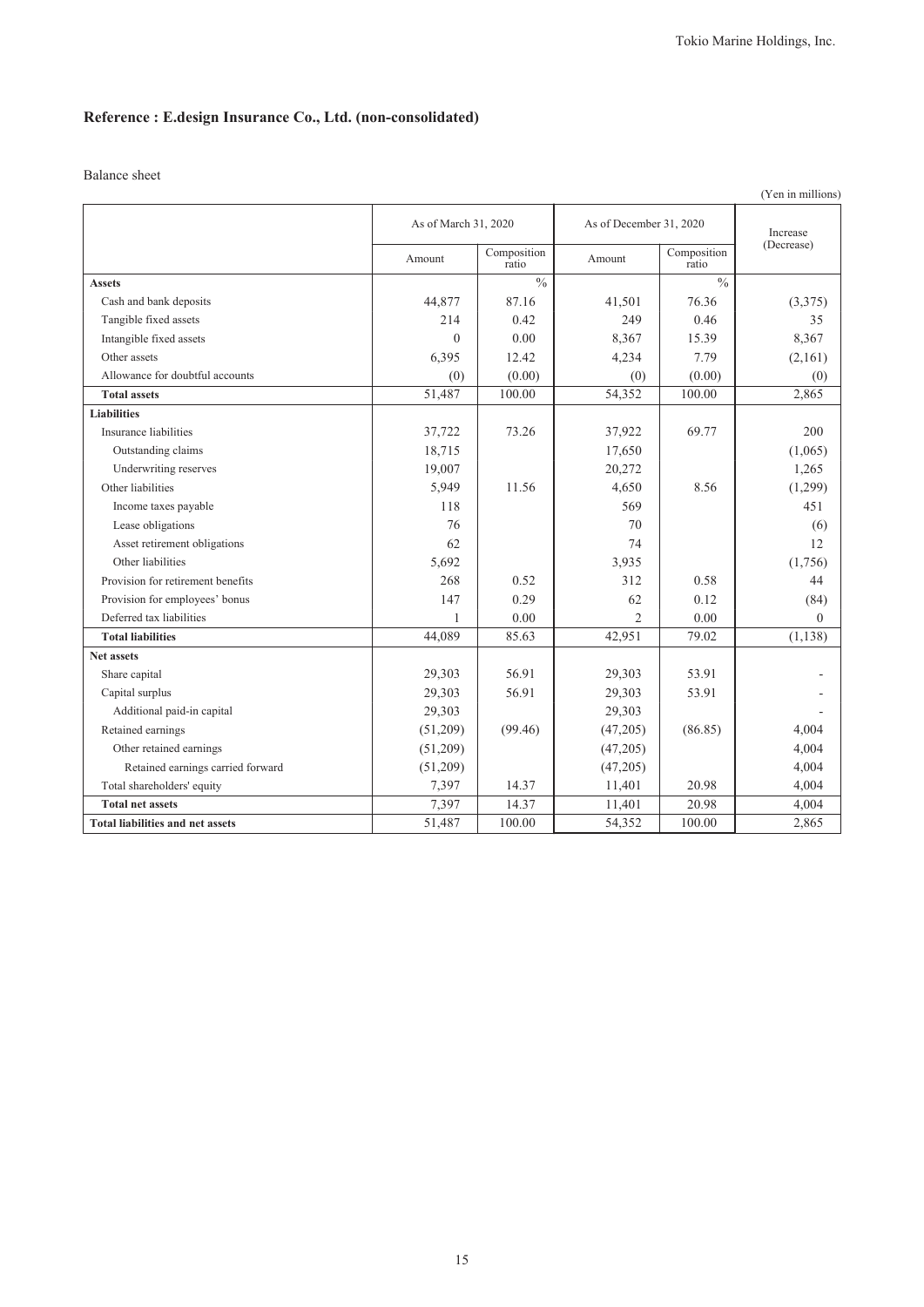# **Reference : E.design Insurance Co., Ltd. (non-consolidated)**

|                                                                      |                                                                                   |                                                                                   | (Yen in millions)      |
|----------------------------------------------------------------------|-----------------------------------------------------------------------------------|-----------------------------------------------------------------------------------|------------------------|
|                                                                      | Nine months ended<br>December 31, 2019<br>(April 1, 2019 to<br>December 31, 2019) | Nine months ended<br>December 31, 2020<br>(April 1, 2020 to<br>December 31, 2020) | Increase<br>(Decrease) |
| <b>Ordinary</b> income                                               | 23,342                                                                            | 25,689                                                                            | 2,346                  |
| <b>Underwriting income</b>                                           | 23,351                                                                            | 25,701                                                                            | 2,350                  |
| Net premiums written                                                 | 23,336                                                                            | 24,620                                                                            | 1,283                  |
| Investment income on deposit premiums                                | 14                                                                                | 15                                                                                | 1                      |
| Reversal of outstanding claims                                       |                                                                                   | 1,065                                                                             | 1,065                  |
| <b>Investment</b> income                                             | (12)                                                                              | (13)                                                                              | (1)                    |
| Interest and dividends                                               | $\mathbf{1}$                                                                      | 1                                                                                 | (0)                    |
| Transfer of investment income on deposit premiums                    | (14)                                                                              | (15)                                                                              | (1)                    |
| Other ordinary income                                                | $\overline{4}$                                                                    | $\overline{2}$                                                                    | (1)                    |
| <b>Ordinary expenses</b>                                             | 23,360                                                                            | 21,045                                                                            | (2,315)                |
| <b>Underwriting expenses</b>                                         | 16,342                                                                            | 14,734                                                                            | (1,607)                |
| Net claims paid                                                      | 13,975                                                                            | 11,696                                                                            | (2,279)                |
| Loss adjustment expenses                                             | 1,560                                                                             | 1,494                                                                             | (66)                   |
| Agency commissions and brokerage                                     | 304                                                                               | 277                                                                               | (27)                   |
| Provision for outstanding claims                                     | 418                                                                               |                                                                                   | (418)                  |
| Provision for underwriting reserves                                  | 82                                                                                | 1,265                                                                             | 1,183                  |
| Operating and general administrative expenses                        | 7,015                                                                             | 6,306                                                                             | (709)                  |
| Other ordinary expenses                                              | $\mathfrak{2}$                                                                    | 3                                                                                 | 1                      |
| Interest expenses                                                    | 1                                                                                 | $\overline{2}$                                                                    | 1                      |
| <b>Ordinary profit (loss)</b>                                        | (17)                                                                              | 4,644                                                                             | 4,662                  |
| <b>Extraordinary gains</b>                                           | $\overline{4}$                                                                    |                                                                                   | (4)                    |
| Other extraordinary gains                                            | $\overline{4}$                                                                    |                                                                                   | (4)                    |
| <b>Extraordinary losses</b>                                          | 12                                                                                | $\theta$                                                                          | (11)                   |
| Losses on disposal of fixed assets                                   | 12                                                                                | $\mathbf{0}$                                                                      | (11)                   |
| Income (loss) before income taxes                                    | (25)                                                                              | 4,643                                                                             | 4,669                  |
| <b>Income taxes - current</b>                                        | 47                                                                                | 639                                                                               | 592                    |
| Income taxes - deferred                                              | (0)                                                                               | $\overline{0}$                                                                    | $\theta$               |
| <b>Total income taxes</b>                                            | 46                                                                                | 639                                                                               | 592                    |
| Net income (loss)                                                    | (72)                                                                              | 4,004                                                                             | 4,076                  |
|                                                                      |                                                                                   |                                                                                   |                        |
| Underwriting profit (loss)                                           | (7)                                                                               | 4,660                                                                             | 4,667                  |
| Loss ratio (W/P basis)                                               | 66.6 %                                                                            | 53.6 %                                                                            | $(13.0)\%$             |
| Expense ratio (W/P basis)                                            | 31.4<br>97.9                                                                      | 26.7<br>80.3                                                                      | (4.6)<br>(17.6)        |
| Combined ratio (W/P basis)<br>Loss ratio (private sector, E/I basis) | 68.9                                                                              | 49.7                                                                              | (19.2)                 |
| Expense ratio (private sector)                                       | 31.8                                                                              | 27.0                                                                              | (4.7)                  |
| Combined ratio (private sector)                                      | 100.7                                                                             | 76.8                                                                              | (24.0)                 |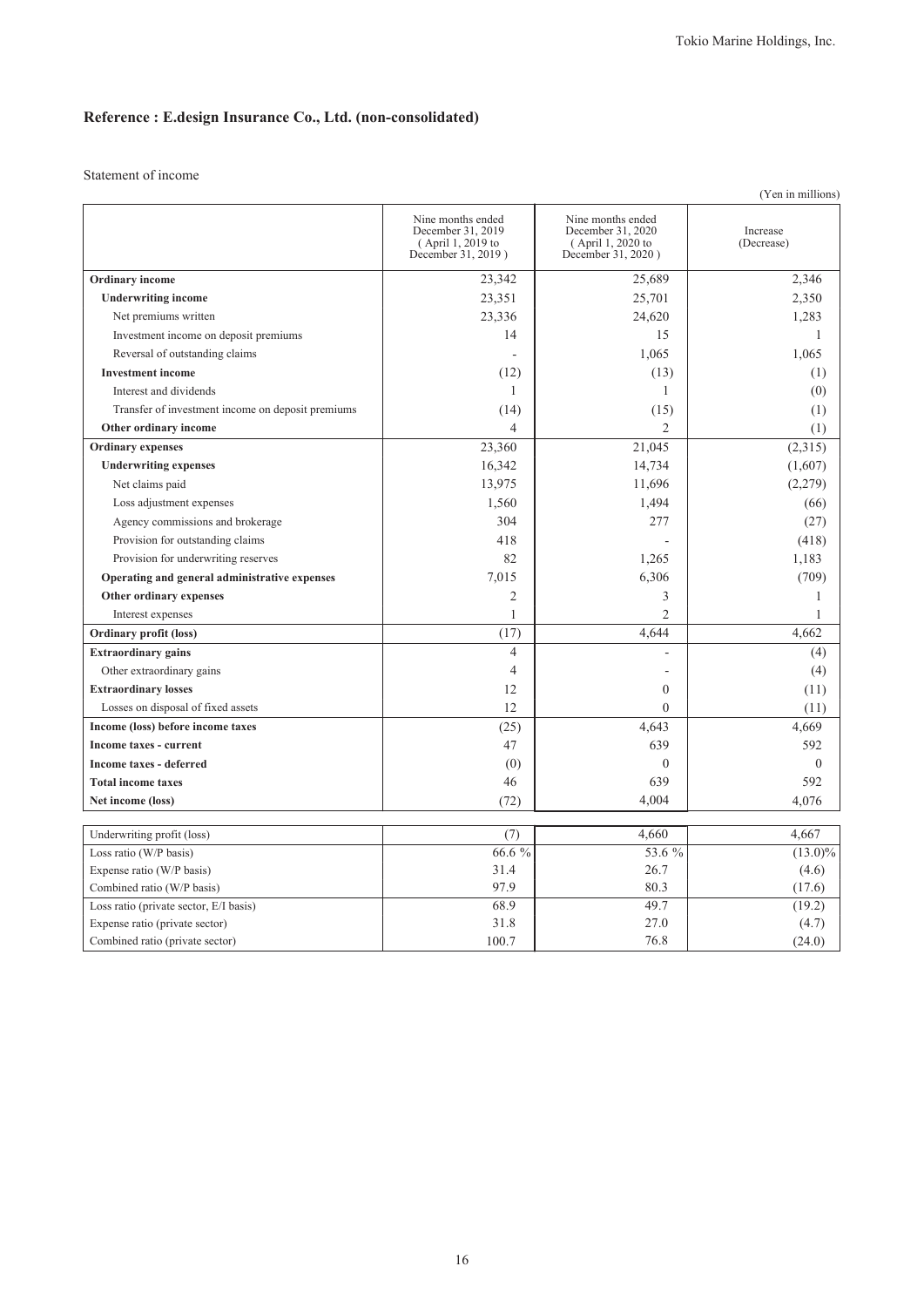# **Reference : Tokio Marine & Nichido Life Insurance Co., Ltd. (non-consolidated)**

|                                                                    |                      |                      |                         |                      | (Yen in millions) |
|--------------------------------------------------------------------|----------------------|----------------------|-------------------------|----------------------|-------------------|
|                                                                    | As of March 31, 2020 |                      | As of December 31, 2020 |                      | Increase          |
|                                                                    | Amount               | Composition<br>ratio | Amount                  | Composition<br>ratio | (Decrease)        |
| <b>Assets</b>                                                      |                      | $\frac{0}{0}$        |                         | $\frac{0}{0}$        |                   |
| Cash and bank deposits                                             | 119,013              | 1.29                 | 87,384                  | 0.92                 | (31,628)          |
| Call loans                                                         |                      |                      | 1                       | 0.00                 |                   |
| Receivables under securities borrowing transactions                | 4,612                | 0.05                 | 500                     | 0.01                 | (4,112)           |
| Securities                                                         | 8,837,504            | 96.09                | 9,215,761               | 96.81                | 378,256           |
| Domestic government bonds                                          | 7,823,712            |                      | 8,067,756               |                      | 244,044           |
| Domestic municipal bonds                                           | 47,843               |                      | 52,024                  |                      | 4,181             |
| Domestic corporate bonds                                           | 414,668              |                      | 481,673                 |                      | 67,004            |
| Domestic equity securities                                         | 176                  |                      | 175                     |                      | (0)               |
| Foreign securities                                                 | 449,600              |                      | 477,654                 |                      | 28,054            |
| Others                                                             | 101,503              |                      | 136,476                 |                      | 34,972            |
| Loans                                                              | 102,722              | 1.12                 | 97,147                  | 1.02                 | (5,574)           |
| Policy loans                                                       | 102,722              |                      | 97,147                  |                      | (5, 574)          |
| Tangible fixed assets                                              | 1,210                | 0.01                 | 1,025                   | 0.01                 | (185)             |
| Intangible fixed assets                                            | 27                   | 0.00                 | 3,567                   | 0.04                 | 3,539             |
| Agency accounts receivable                                         | 285                  | 0.00                 | 298                     | 0.00                 | 13                |
| Reinsurance accounts receivable                                    | 1,329                | 0.01                 | 1,243                   | 0.01                 | (86)              |
| Other assets                                                       | 131,530              | 1.43                 | 112,840                 | 1.19                 | (18,690)          |
| Allowance for doubtful accounts                                    | (762)                | (0.01)               | (662)                   | (0.01)               | 99                |
| <b>Total assets</b>                                                | 9,197,474            | 100.00               | 9,519,108               | 100.00               | 321,633           |
| <b>Liabilities</b>                                                 |                      |                      |                         |                      |                   |
| Insurance liabilities                                              | 6,973,814            | 75.82                | 7,263,513               | 76.30                | 289,699           |
| Outstanding claims                                                 | 63,774               |                      | 64,894                  |                      | 1,120             |
| Underwriting reserves                                              | 6,831,767            |                      | 7,127,936               |                      | 296,169           |
| Reserve for dividends to policyholders                             | 78,272               |                      | 70,682                  |                      | (7,589)           |
| Agency accounts payable                                            | 5,720                | 0.06                 | 5,042                   | 0.05                 | (678)             |
| Reinsurance accounts payable                                       | 1,949                | 0.02                 | 1,550                   | 0.02                 | (399)             |
| Other liabilities                                                  | 1,788,891            | 19.45                | 1,796,900               | 18.88                | 8,009             |
| Payables under securities lending transactions                     | 1,620,178            |                      | 1,652,424               |                      | 32,245            |
| Income taxes payable                                               | 9,054                |                      | 3,365                   |                      | (5,689)           |
| Lease obligations                                                  | 231                  |                      | 155                     |                      | (75)              |
| Other liabilities                                                  | 159,426              |                      | 140,955                 |                      | (18, 471)         |
| Provision for retirement benefits                                  | 7,758                | 0.08                 | 8,390                   | 0.09                 | 632               |
| Reserves under special laws                                        | 13,464               | 0.15                 | 16,158                  | 0.17                 | 2,694             |
| Reserve for price fluctuation                                      | 13,464               |                      | 16,158                  |                      | 2,694             |
| Deferred tax liabilities                                           | 24,195               | 0.26                 | 28,629                  | 0.30                 | 4,433             |
| <b>Total liabilities</b>                                           | 8,815,794            | 95.85                | 9,120,186               | 95.81                | 304,392           |
| Net assets                                                         |                      |                      |                         |                      |                   |
| Share capital                                                      | 55,000               | 0.60                 | 55,000                  | 0.58                 |                   |
| Capital surplus                                                    | 55,095               | 0.60                 | 41,860                  | 0.44                 | (13, 235)         |
| Additional paid-in capital                                         | 41,860               |                      | 41,860                  |                      |                   |
| Other capital surplus                                              |                      |                      |                         |                      |                   |
| Retained earnings                                                  | 13,235<br>66,909     | 0.73                 |                         | 0.98                 | (13,235)          |
|                                                                    |                      |                      | 93,688                  |                      | 26,779            |
| Surplus reserve                                                    | 13,140               |                      | 13,140                  |                      |                   |
| Other retained earnings                                            | 53,769               |                      | 80,548                  |                      | 26,779            |
| Retained earnings carried forward                                  | 53,769               |                      | 80,548                  |                      | 26,779            |
| Total shareholders' equity                                         | 177,005              | 1.92                 | 190,548                 | 2.00                 | 13,543            |
| Unrealized gains (losses) on available-for-sale securities         | 192,200              | 2.09                 | 194,389                 | 2.04                 | 2,188             |
| Deferred gains (losses) on hedge transactions                      | 12,474               | 0.14                 | 13,983                  | 0.15                 | 1,509             |
| Total valuation and translation adjustments                        | 204,674              | 2.23                 | 208,372                 | 2.19                 | 3,697             |
| <b>Total net assets</b><br><b>Total liabilities and net assets</b> | 381,680<br>9,197,474 | 4.15<br>100.00       | 398,921<br>9,519,108    | 4.19<br>100.00       | 17,241<br>321,633 |
|                                                                    |                      |                      |                         |                      |                   |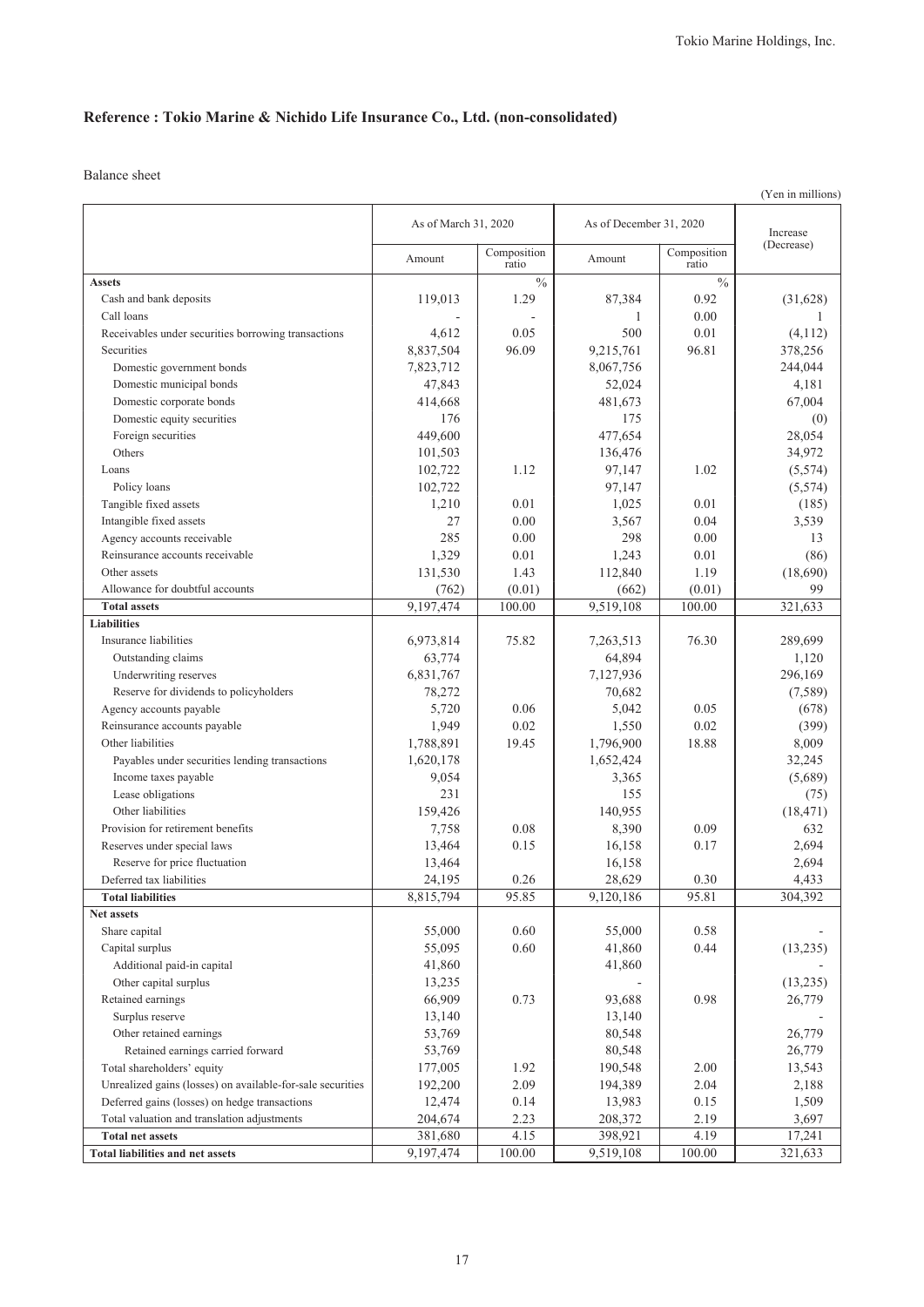# **Reference : Tokio Marine & Nichido Life Insurance Co., Ltd. (non-consolidated)**

| (Yen in millions)                                  |                                                                                   |                                                                                   |                        |  |  |
|----------------------------------------------------|-----------------------------------------------------------------------------------|-----------------------------------------------------------------------------------|------------------------|--|--|
|                                                    | Nine months ended<br>December 31, 2019<br>(April 1, 2019 to<br>December 31, 2019) | Nine months ended<br>December 31, 2020<br>(April 1, 2020 to<br>December 31, 2020) | Increase<br>(Decrease) |  |  |
| <b>Ordinary</b> income                             | 723,196                                                                           | 730,227                                                                           | 7,031                  |  |  |
| Insurance premiums and other                       | 627,792                                                                           | 605,430                                                                           | (22, 362)              |  |  |
| Insurance premiums                                 | 622,220                                                                           | 600,909                                                                           | (21,311)               |  |  |
| <b>Investment</b> income                           | 92,873                                                                            | 120,873                                                                           | 28,000                 |  |  |
| Interest and dividends                             | 74,230                                                                            | 80,422                                                                            | 6,192                  |  |  |
| Gains on sales of securities                       | 4,910                                                                             | 486                                                                               | (4, 423)               |  |  |
| Foreign exchange gains                             |                                                                                   | 929                                                                               | 929                    |  |  |
| Investment gains on separate accounts              | 13,597                                                                            | 38,893                                                                            | 25,296                 |  |  |
| Other ordinary income                              | 2,529                                                                             | 3,922                                                                             | 1,393                  |  |  |
| <b>Ordinary expenses</b>                           | 702,254                                                                           | 687,992                                                                           | (14,261)               |  |  |
| Insurance claims and other                         | 299,237                                                                           | 296,074                                                                           | (3,163)                |  |  |
| Insurance claims                                   | 35,802                                                                            | 36,753                                                                            | 950                    |  |  |
| Annuity payments                                   | 46,135                                                                            | 42,479                                                                            | (3,655)                |  |  |
| <b>Benefits</b>                                    | 44,073                                                                            | 43,986                                                                            | (86)                   |  |  |
| Surrender benefits                                 | 160,288                                                                           | 161,546                                                                           | 1,257                  |  |  |
| Other refunds                                      | 7,589                                                                             | 6,215                                                                             | (1,373)                |  |  |
| Provision for underwriting reserves and other      | 292,100                                                                           | 297,291                                                                           | 5,190                  |  |  |
| Provision for outstanding claims                   | 1,701                                                                             | 1,120                                                                             | (581)                  |  |  |
| Provision for underwriting reserves                | 290,397                                                                           | 296,169                                                                           | 5,771                  |  |  |
| Interest on reserve for dividends to policyholders | 1                                                                                 | 1                                                                                 | $\theta$               |  |  |
| <b>Investment expenses</b>                         | 12,624                                                                            | 5,373                                                                             | (7,250)                |  |  |
| Interest expenses                                  | 1,058                                                                             | 1,707                                                                             | 648                    |  |  |
| Losses on sales of securities                      | $\overline{2}$                                                                    | 1                                                                                 | (1)                    |  |  |
| Losses on derivatives                              | 7,710                                                                             | 3,663                                                                             | (4,047)                |  |  |
| Foreign exchange losses                            | 3,851                                                                             |                                                                                   | (3,851)                |  |  |
| <b>Operating expenses</b>                          | 90,578                                                                            | 80,033                                                                            | (10, 544)              |  |  |
| Other ordinary expenses                            | 7,713                                                                             | 9,219                                                                             | 1,506                  |  |  |
| Ordinary profit (loss)                             | 20,941                                                                            | 42,234                                                                            | 21,293                 |  |  |
| <b>Extraordinary losses</b>                        | 2,348                                                                             | 2,698                                                                             | 349                    |  |  |
| Reversal of reserve for dividends to policyholders | 6,658                                                                             | 5,351                                                                             | (1,307)                |  |  |
| Income (loss) before income taxes                  | 25,252                                                                            | 44,888                                                                            | 19,635                 |  |  |
| Income taxes - current                             | 7,601                                                                             | 9,948                                                                             | 2,347                  |  |  |
| <b>Income taxes - deferred</b>                     | (313)                                                                             | 2,995                                                                             | 3,309                  |  |  |
| <b>Total income taxes</b>                          | 7,287                                                                             | 12,944                                                                            | 5,656                  |  |  |
| Net income (loss)                                  | 17,964                                                                            | 31,943                                                                            | 13,979                 |  |  |